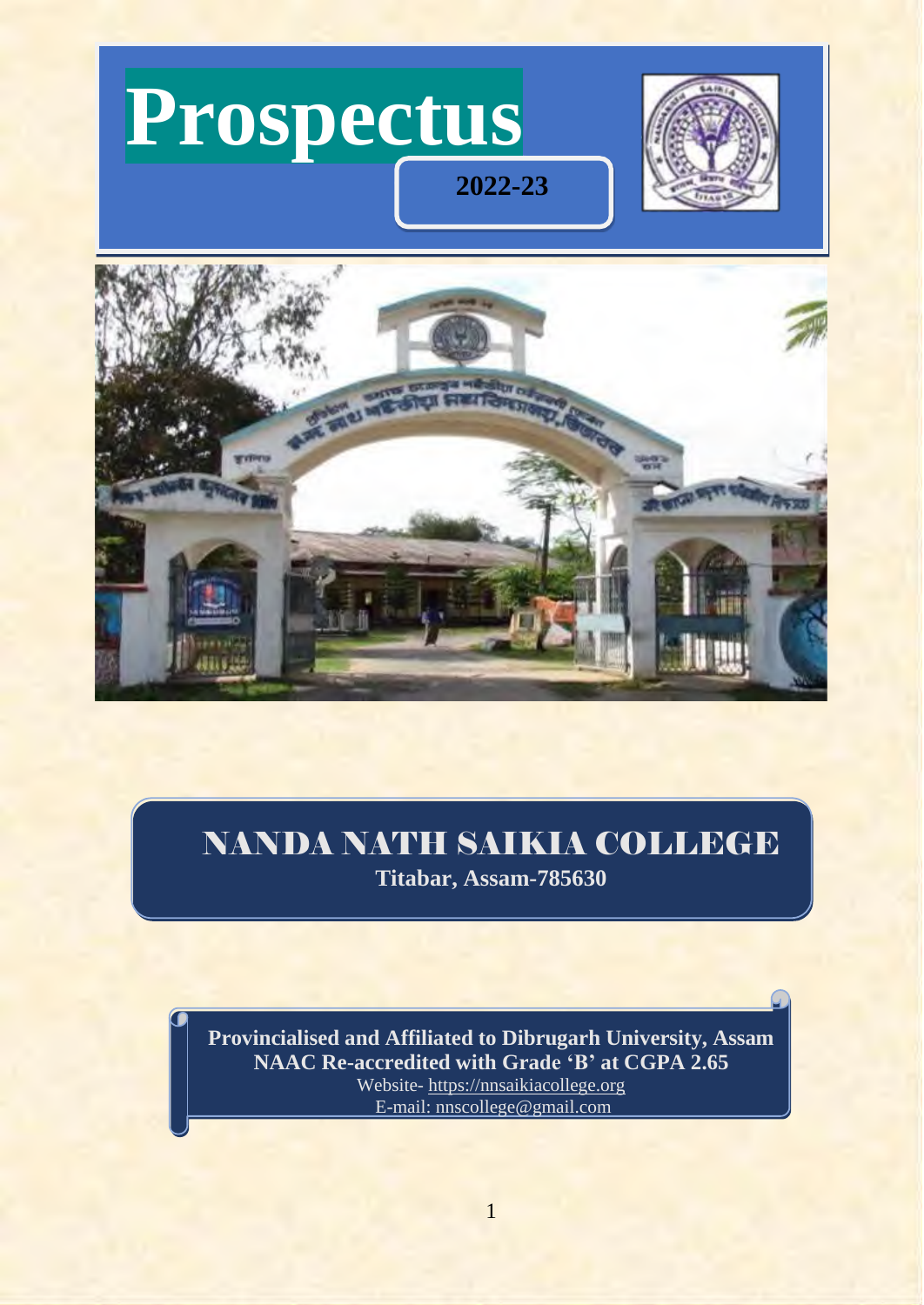



Late Nanda Nath Saikia hailed fromthe famous Saikia family of Titabar. He was a prominent businessman and social worker with a great sense of commitment to the society. After his demise, his entire asset was donated to the then Titabar College by Dr. J.K. Saikia. As a tribute to this great philanthropist the college was renamed after his name as Nanda Nath Saikia College after a few years of its inception.



Late Dr. Jiba Kanta Saikia was the founder president of the Governing Body of the college. He also served as a Director, Health Services, Government of Assam. His enthusiasm and dynamism inspired the Nanda Nath Saikia College family to bloom as a centre of excellence in imparting higher education in this region.



Late Chakreswar Saikia was the selfless and dedicated founder Principal of the college who dreamt of making the college an ideal place of higher education. He lived with that dream and contributed a lot to the college with a galaxy of young intellectuals under hisleadership.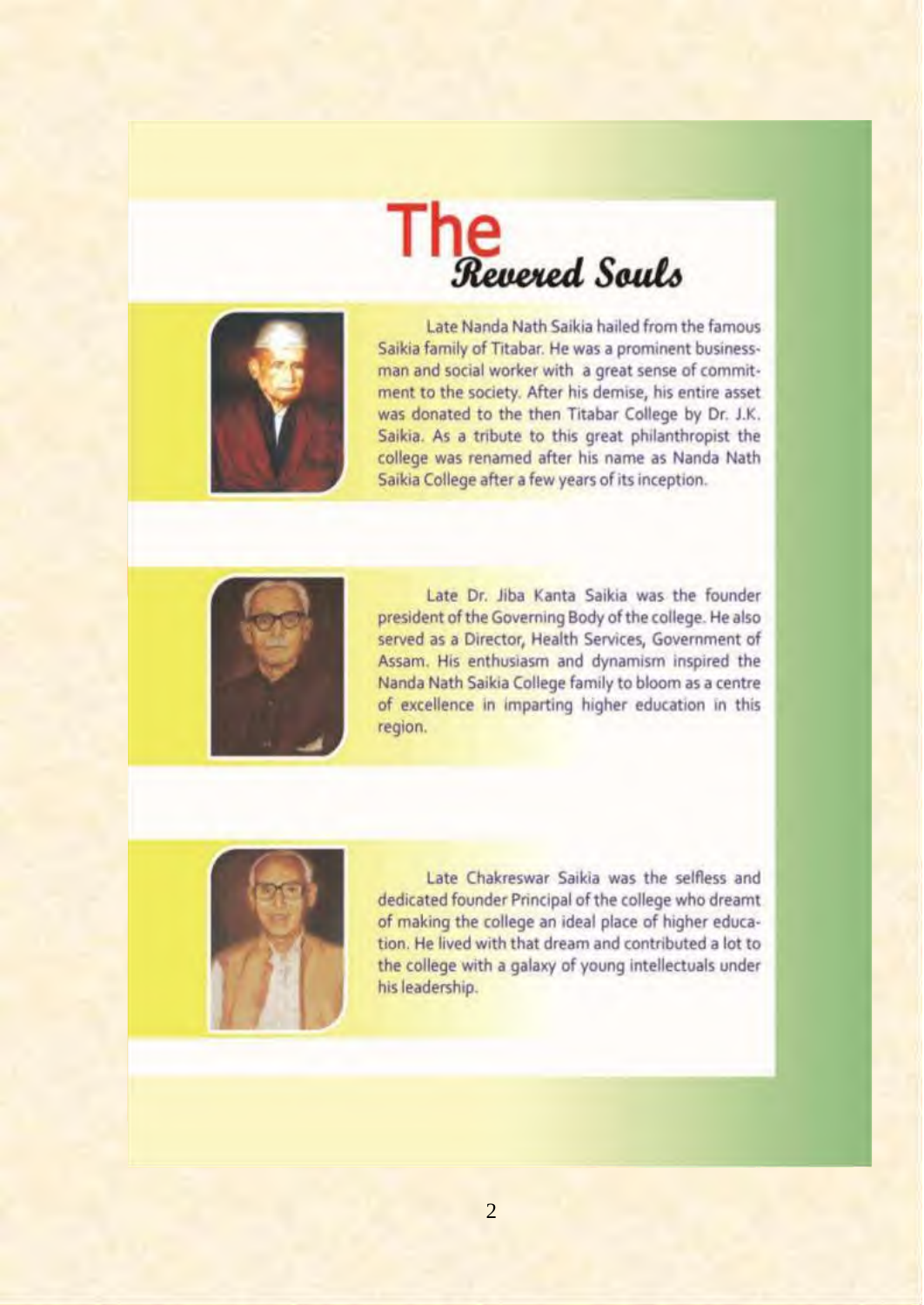DR. LITOOL BAR PRINCIPAL<br>N.N. SAIKIA COLLEO

Message from the Principal

#### Dear students.

It gives me much pleasure to know that you have stepped towards the field of higher education and chosen N.N. Saikia College, Titabar to gain knowledge. I on behalf of the entire N. N, Saikia College family extend a heartly welcome to all of you and believe that this college will be able to contribute substantially in the fulfillment of your cherished dreams. You are aware that this institution has already traversed a period of long 60 years of commendable service with an untiring effort to achieve excellence in imparting quality education.

Since its inception in 1959 many notable academic administrators have endeavoured to establish it is an excellent seat of learning. As a consequence to their noble efforts the college has been able to offer a talented and resourceful teaching faculty and set up adequate infrastructure. It is my firm belief that the present environment of the college will certainly unfold new avenues to the students that will lead to the accomplishment of their goals. <sup>I</sup> am optimistic that your association with this institution will widen the horizon of your knowledge and offer us the opportunity to be proud of you.

Thank you

(Dr. Litool Baruah) Principal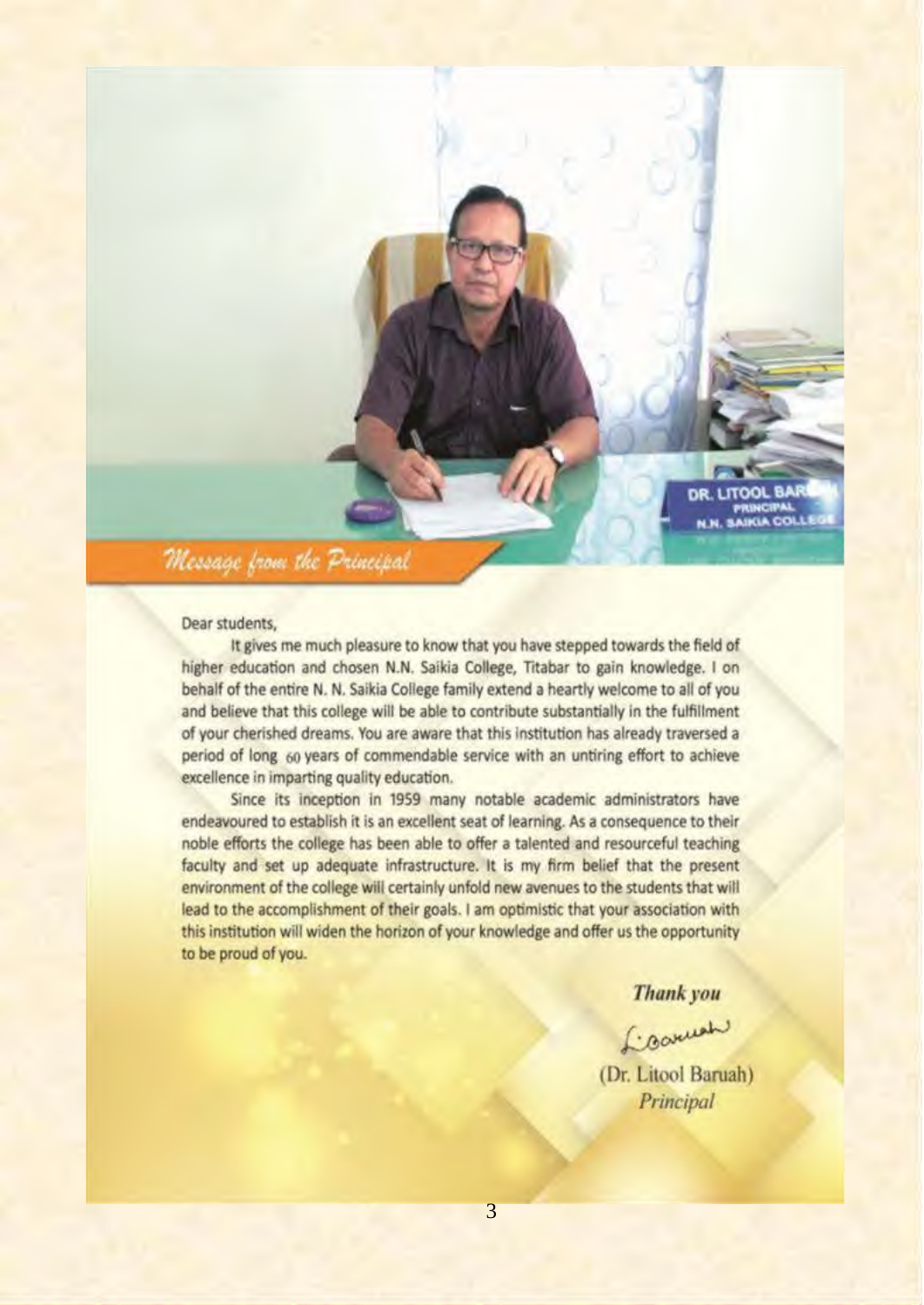# **Profile of the College:**

Established in 1959, Nanda Nath Saikia College is a leading provincialised college affiliated to the Dibrugarh University, Assam. The College is located in Titabar town, about 21 km from district headquarter of Jorhat and recognized as one of the premier institutions of the region in the field of higher education. Nanda Nath Saikia College is full-fledged college rendering quality education to several lacs of people of the vast Titabar area.

Since its inception in the year 1959, the college has been nursed, nourished and nurtured by a galaxy of eminent educationists and has been endeavouring in imparting quality higher education with excellent teaching faculties and supportive staff. With long 60 years of glorious service to the people, the college has proud of its achievement of excellence. The college is maintaining its excellence by continually updating its infrastructure, achieving the desirable academic records and maintaining discipline of the students.

The college is equipped with a well setup central library, digital class rooms, labs equipped with the latest instrumentation facility, project-based courses, field and excursion experiences, research and co-opportunities engage our students as they learn to connect theory, research and practice. We offer students extraordinary access to leading-edge opportunities for intellectual, professional and leadership development to address the increasingly complex challenges of the society.

# **OUR VISION:**

The institution is committed to provide excellent infrastructure with modern facilities as well as a healthy curriculum for enrichment of knowledge, skill and personality conducive to life time success of the students and welfare of the society.

# **OUR MISSION:**

To provide an environment in which its pupils can discover, examine, preserve and transmit knowledge, wisdom and value that will help to ensure the survival of present and future generations with significant improvement in the quality of life.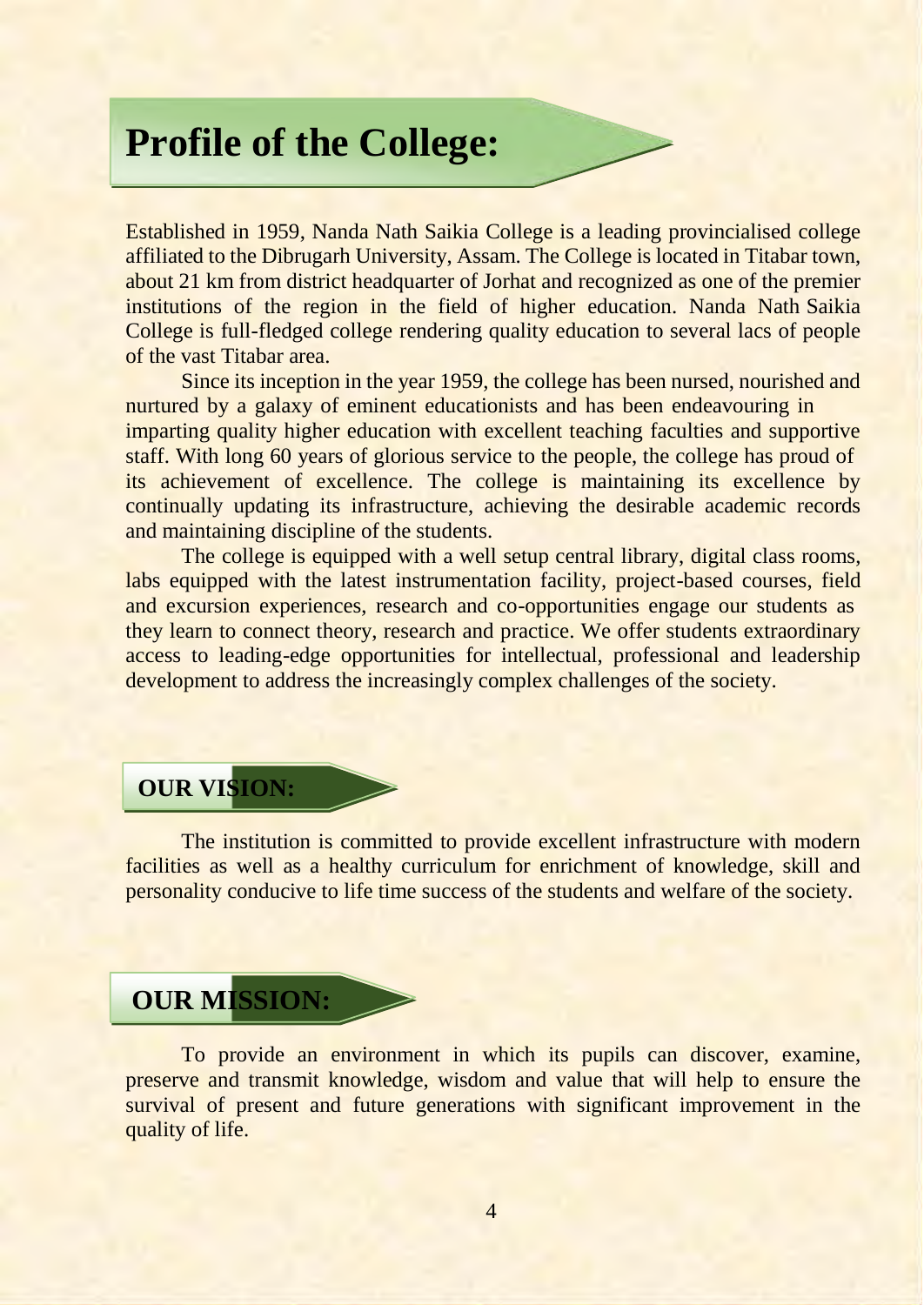# **GOALS AND OBJECTIVES:**

- ◆ To impart quality education.
- ◆ To spread human values among the students.
- To communicate the vision and mission of the college to students, teachers, staff and other stakeholders.
- To enrich knowledge by enhancing institutional collaboration/knowledge networking.
- To provide modern facilities to ensure better teaching-learning process.
- To create a conducive environment for research and development.
- To ensure a better management system.
- To create and maintain an environment of mutual cooperation and contribution among the authority, faculty, students and other stakeholders.

# **STRENGTH OF THE COLLEGE :**

- ⚫ Experience and dedicated faculties to provide quality education.
- Wi-Fi enable campus with state of the art classrooms equipped with modern teaching learning aids.
- Central library facility with more than 26000 books including journals and periodicals.
- ⚫ Computer centre equipped with more than 30 computing devices to meet the demand of IT enable teaching learning process.
- Effective student support systems like, career counselling cell, Students" aid fund, departmental forums, special awards and recognitions, grievance redressal cell etc. Availability of health care centre and gymnasium cum fitness centre.
- $\bullet$  24x7 power backup facility.
- ⚫ Well-equipped laboratories with modern facilities to meet the in house demand as well as active research.
- ⚫ Ragging free campus.

# **GLIMPSES OF THE CAMPUS:**

#### *Area:*

The college has a well demarcated campus comprised of 10.1 acres of land amidst lust green vegetation.

### *Play ground:*

The college has a large play-ground with an area of  $110\times80$  sq.mtr for outdoor games such as Football, Cricket, Volley Ball and other outdoor games and sports.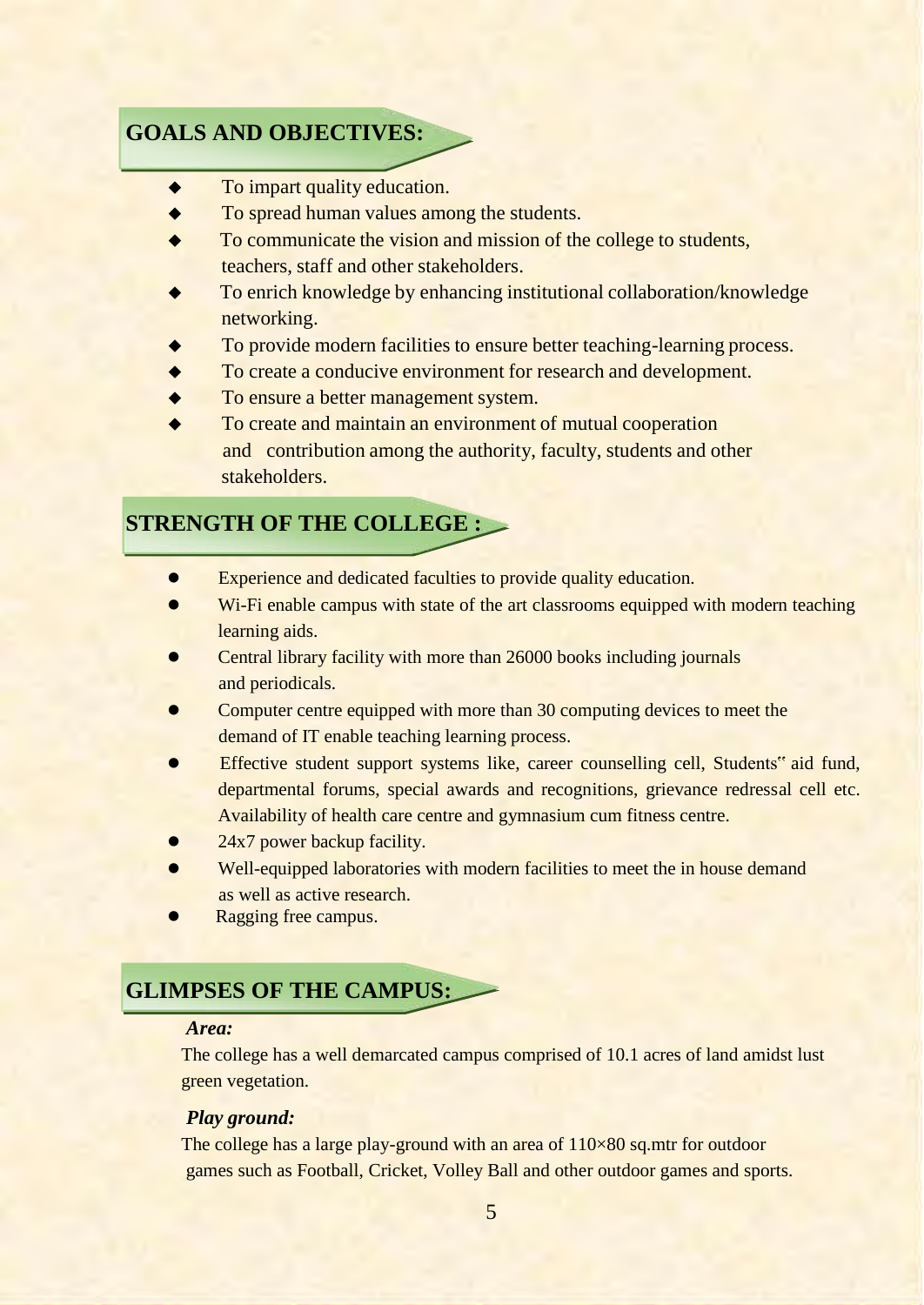# **INFRASTRUCTURE,LEARNING RESOURCES AND ALLIED FACILITIES**

#### **1. Central Library : (Timing: 9 am to 5 pm.)**

The College has a well maintained library which provides about 26,221 nos. Books, 13 Journals, 10 Periodicals and 6 News Papers. The library also provides e-resources specially e -journals and e- books. The college Library is well automated, the SOUL 2.0 software is used for the library services. The barcode facility also enhanced the library services. The library has a good numbers of ICT tools for maintaining the Library works. It has a good number of computers, printers, scanners, Xerox machines. The entire library is under CCTV camera surveillance.

The Central Library provides circulation services, internet service, photocopies, current awareness service, newspaper clipping service, video graphic service and reference service etc.

The Central Library gives a best Library user award among the students from 2018 onwards.

#### **Rules**

- $\Rightarrow$  The students must be in college uniform along with identity card while visiting to the library.
- $\Rightarrow$  All students of the College are regarded as members of the library.
- $\Rightarrow$  Library Cards are issued to all the students.
- $\Rightarrow$  Books may be borrowed by students for a period of 10 days only. There is no provision of re-issue of the same book to the same person on same day. A fine of Rs. 1 per day per book will be charged if the students failed to return within stipulated time.
- $\Rightarrow$  A student is not entitled to borrow book against the library card of others. If detected he/she will be punished.
- $\Rightarrow$  Each Final year student must return his/her library books along with the library card before getting the admit card of the final examination.
- $\Rightarrow$  If the borrowed book is lost or damaged by any student the same must be replaced by new books by the concerned student. Students found, mutilating library books or periodicals or magazines will be subjected to disciplinary action.
- $\Rightarrow$  Mobile phones should be switched off in Library.
- $\Rightarrow$  Each student from B.A. or B.Sc. Honours Programme will be issued 4 books only for the period of 10 days.
- $\Rightarrow$  Higher Secondary students can borrow 2 books for the period of 10 days.

#### **2. Computer Centre**

The College has a well-equipped computer centre having over 30 computers with internet connectivity and uninterrupted power supply.

#### **3. Digital Classroom and Seminar Hall**

There are eight digital classrooms and one seminar hall with all modern gadgets.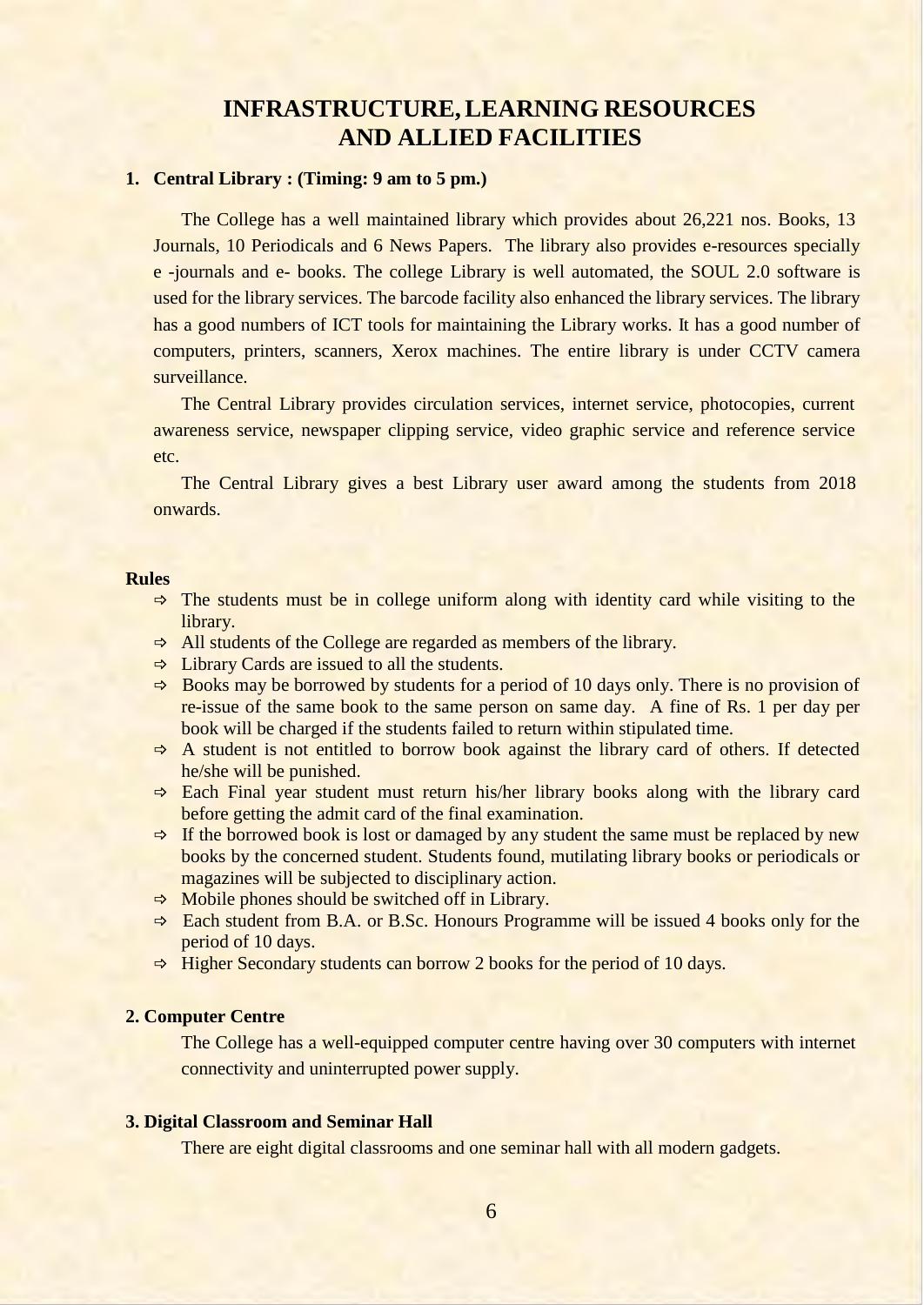#### **4. Indoor Games Facilities**

The indoor games facilities like Carom, Table tennis, Chess etc. are available in the college premises.

#### **5. Gymnasium**

A state of art gymnasium equipped with modern exercising gadgets and equipment"s backed up by professional staff are available.

#### **6. Hostel**

The college has a secured girl<sup>\*s</sup> hostel within the premises with 32 seat capacity. Application forms are available at the college office during the time of admission. Selection of students are purely based on merit.

#### **7. Canteen**

The college canteen provides refreshment to the students as well as faculty at a subsidized rate within the campus.

#### **8. Day Care-Centre**

The college has a Day Care Centre  $(10 \times 20')$  to facilitate all the employees of the college.

## **STUDENTS SUPPORT SERVICES**

#### *1. Students Monitoring system*

Students mentorship programme enable constructive interaction, guidance and mentorship of students by their teachers. The vision of the programme is to monitor overall progression of the students right from the beginning of the  $1<sup>st</sup>$  Semester till the end of  $6<sup>th</sup>$ Semester.

### *2. Students Aid Fund*

This fund was initiated by the college in 1970 for the economically weaker regular students of general category.

#### *3. Career Counselling Cell :*

The Career Counselling Cell is involved in organizing various oriented programme and workshop to felicitate students for career advancement for desired profession from time to time. All the department are also actively involved in guiding students in their specific field of interest.

#### *4. Group Insurance Scheme for students*

There is a provision of Group Insurance Scheme under LIC (GIS) run from the contribution of Rs. 23.00 made by each of the students per year. Under this insurance scheme a student is given coverage up to Rs. 20,000.00 in the event of major injury or death.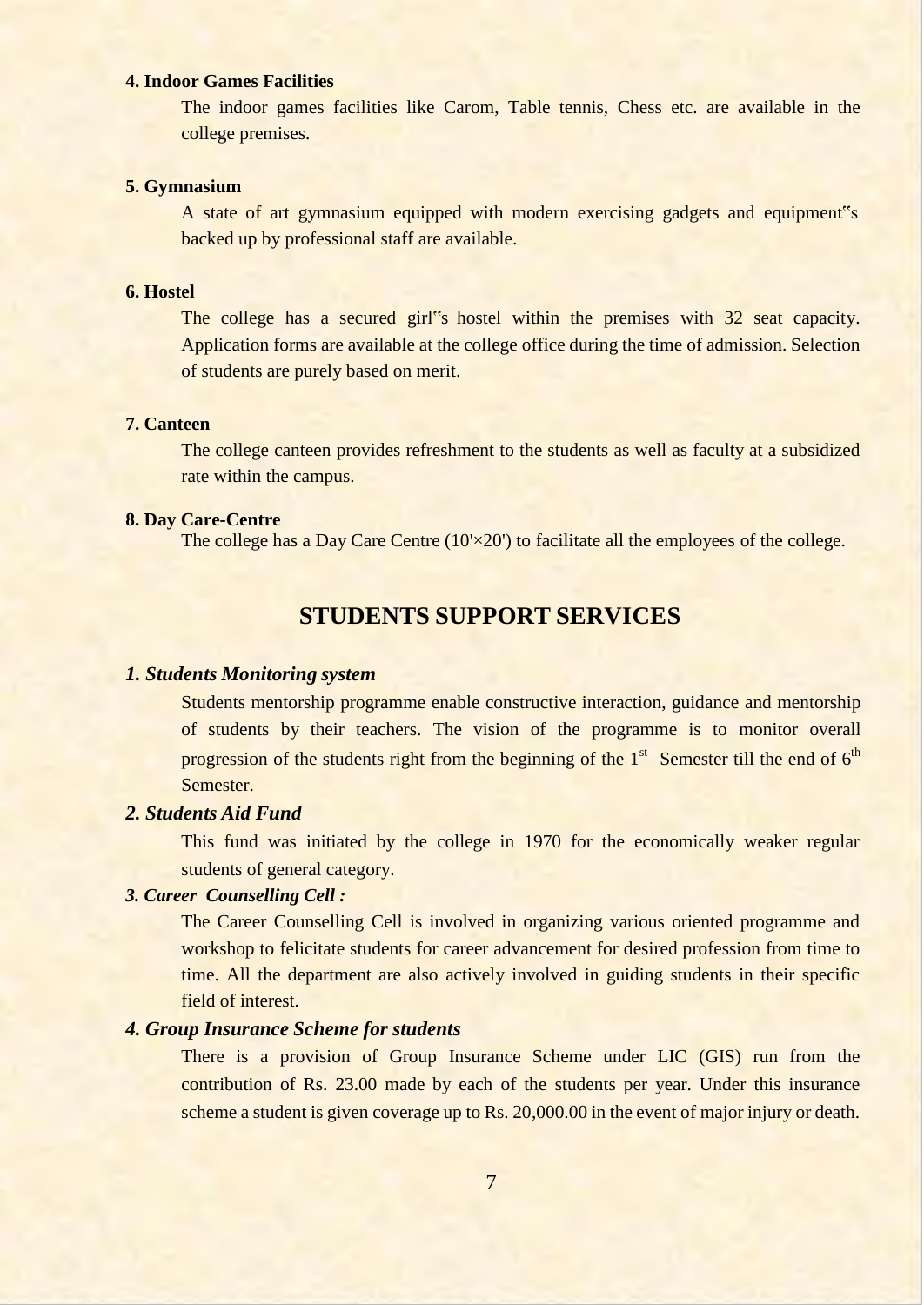#### *5. Grievance Redressal Cell :*

This cell aims to render academic as well as non-academic grievances of students within the campus of the college.

#### *6. Gender Sensitization Committee against Sexual Harassment (GSCASH) :*

This committee try to aware the students about the gender discrimination and to matigate the issues pertaining to sexual harassment.

#### *7. Scholarships*

According to the Government guidelines the college offers several types of scholarships to the deserving students which include National Merit Scholarship, State Merit Scholarship, Scholarship to ST/SC/OBC/MOBC & TGL students, Special Scholarship for the children of political sufferers.

### *8. Awards for brilliant students*

#### *a. The Chakreswar Saikia Memorial Award :*

This award is given by the college every year in the memory of the founder principal Late Chakreswar Saikia to the best graduates securing first class in the B.A. and B.Sc. final examinations.

### *b. The Ratneswar Dutta and Mandakini Dutta Memorial Award :*

This award is given every year to the student who secures highest marks in science stream of H.S. Final examination from Titabar Assembly constituency. The Award is given from the Bank Interest of the fund of Rs. 60,000/- deposited by the family of Late Ratneswar Dutta and Mandakini Dutta.

#### *c. The Sampriti Mahila Kosh Award :*

This award is given to the girl students of both Arts and Science streams who have secured highest marks in the degree final examinations.

### *d. Award from Nanda Nath Saikia Mahavidyalaya Sanchay Aru Rindan Samabay Samiti Limited :*

The best Arts and Science graduates are awarded a sum of Rupees 5000.00 (Five thousand) each from the Samabay Samiti of the college in recognition of their academic excellence.

*In addition to these several departments of the college offered awards to brilliant students.*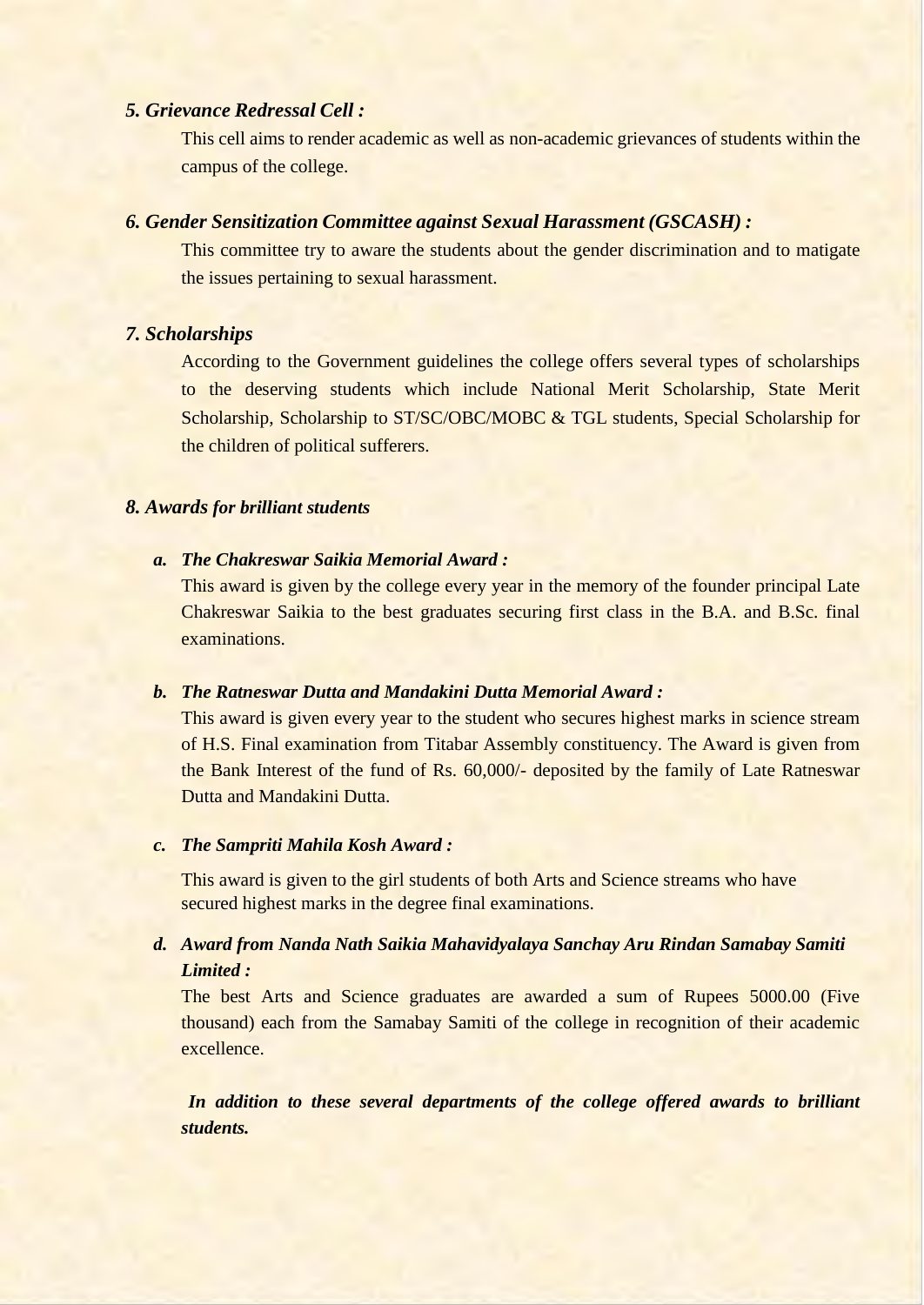# **CO-CURRICULAR ACTIVITIES**

# **NATIONAL SERVICE SCHEME (N.S.S.)**

There is a full-fledged NSS unit in the college which is an Indian Government sponsored public service programme conducted by the Department of Youth Affairs and Sports of the Govt. of India. It has 100 (one hundred) volunteers who are trained to understand their community and society from where they belong to. The volunteers are engaged in different camps and programmes specially Blood Donation camp, Health and Sanitation Camp, Awareness Programmes, Relief Camps, Plantation Programmes and so on. Volunteers are also encouraged to participate in various cultural activities. Interested students can join and serve the society through these scheme.

## **NATIONAL CADET CORPS (NCC)**

The college has introduced NCC 51 Assam Air(T) Senior division/Senior Wings in the year 2010-2011 with an intake capacity of 50 cadets. Till date our cadets has attended various camps which helped them in a broadway to lead a regimented way of life and in developing camaraderie, team work, leadership qualities, self-confidence, self-reliance and dignity of labour. Some of our cadet had participated in the Republic Day Programme and actively involved in various programmes related to social welfare and national buildings.

### **STUDENTS' UNION**

There is a Students' Union *(Chatra Sangha)* in the college. The office bearers are elected by students. The Students' Union promote cultural and sports activities, organises awareness programme as well as celebrates different event like *Shilpi Divas, Rabha Divas, Teachers' Day*  etc. It plays a active role to maintain a healthy academic environment in the college.

### **MAGAZINE**

An annual magazine is published namely '**NANDANIAN**' by *'Chatra Sangha'* to serve as an excellent platform for students to show their skills and creative talents. Moreover, every department has it's departmental magazine and news letter published from time to time, focussing on the different developmental activities.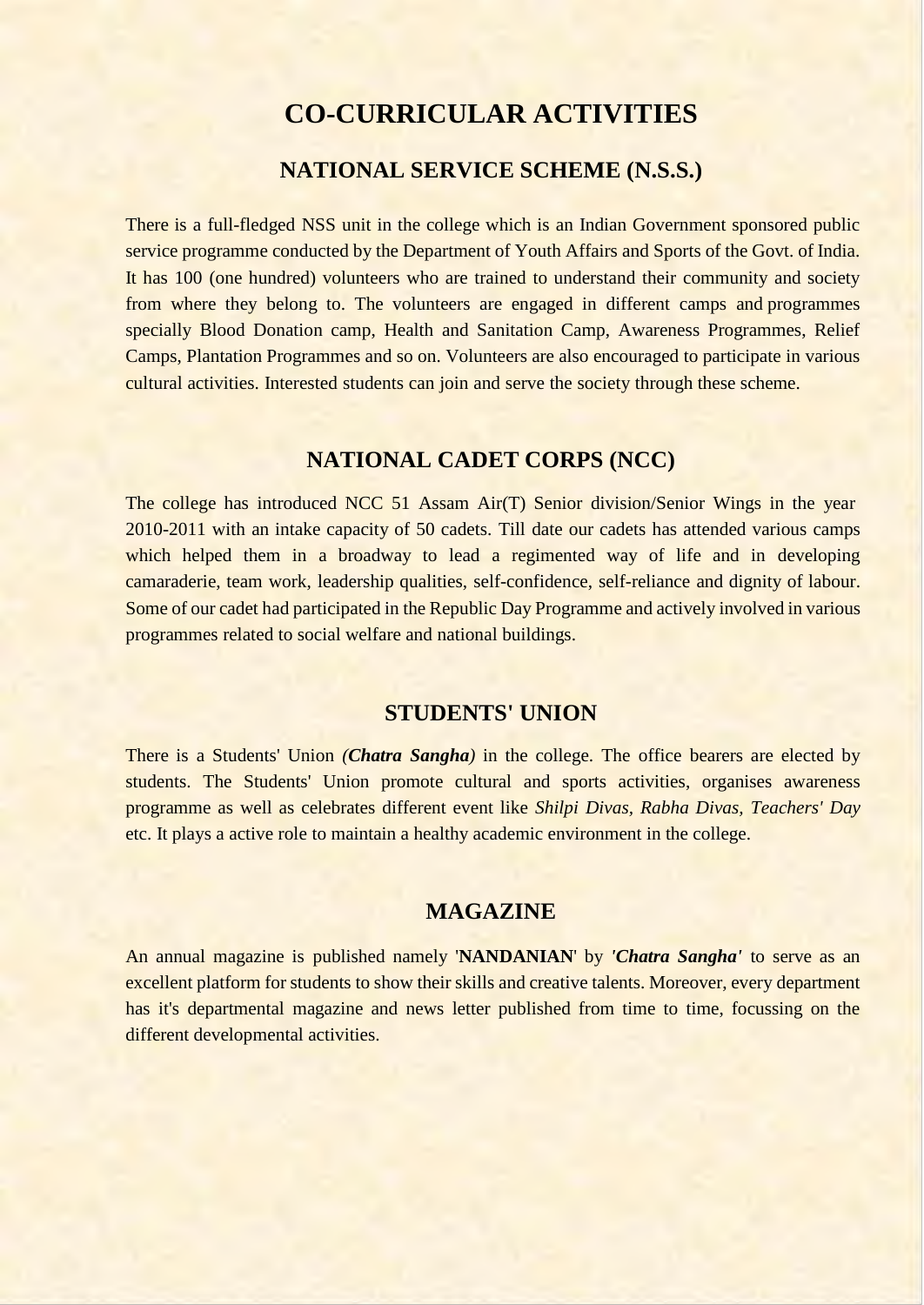# **ACADEMIC PROGRAMMES OFFERED**

The College offers two Academic Programmes :

- (a) **Higher Secondary Arts and Science Programmes** Prescribed by the Assam Higher Secondary Education Council.
- (b) **Three Year Degree Programme (Honours) in Arts and Science** under CBCS.

Apart from these the college has a **One year Post Graduate Diploma in Computer Application (PGDCA)** a regular course under Dibrugarh University.

### **ADMISSION PROCEDURE:**

Application form and prospectus can be obtained and downloaded from the college website

#### **SEAT CAPACITY FOR DIFFERENT PROGRAMMES :**

| <b>PROGRAMMES</b>    | <b>SEAT CAPACITY</b> | <b>DURATION</b>      |
|----------------------|----------------------|----------------------|
| H.S. ARTS            | 151                  | 2 YEARS              |
| <b>H.S. SCIENCE</b>  | 150                  | 2 YEARS              |
| <b>B.A. HONOURS</b>  | 350                  | 3 YEARS (6 SEMESTER) |
| <b>B.SC. HONOURS</b> | 200                  | 3 YEARS (6 SEMESTER) |
| <b>PGDCA</b>         | 30                   | 1 YEAR (2 SEMESTER)  |

#### **RESERVATION OF SEATS FOR DIFFERENT PROGRAMMES:**

| <b>CATEGORY</b>                    | % AND NUMBER OF SEATS RESERVED |
|------------------------------------|--------------------------------|
| <b>Schedule Caste (SC)</b>         | 7%                             |
| <b>Schedule Tribe Plain (ST/P)</b> | 10%                            |
| Schedule Tribe Hills (ST/H)        | 5%                             |
| OBC/MOBC                           | 15%                            |
| Differently Abled (DA)             | 2, one in each stream          |
| <b>Sports</b>                      | 2, one in each stream          |
| Culture                            | 2, one in each stream          |
| <b>NCC</b>                         | 2, one in each stream          |

#### **NOTE :**

- Candidates seeking admission under reserved category must submit relevant Caste Certificate /DA Certificate with passport size photograph duly signed by the competent authority at the time of Admission.
- Candidate seeking admission under Sports, Cultural and NCC quota must submit proof of participation in the State/National/ International Level Competitions.
- Students having gap year must specify it at the time of online form submission. He/she must submit an affidavit at the time of admission. Their selection will be made on the basis of merit.
- Self-attested photocopies of Certificates, Mark Sheets and other related documents along with all originals must be produced at the time of admission.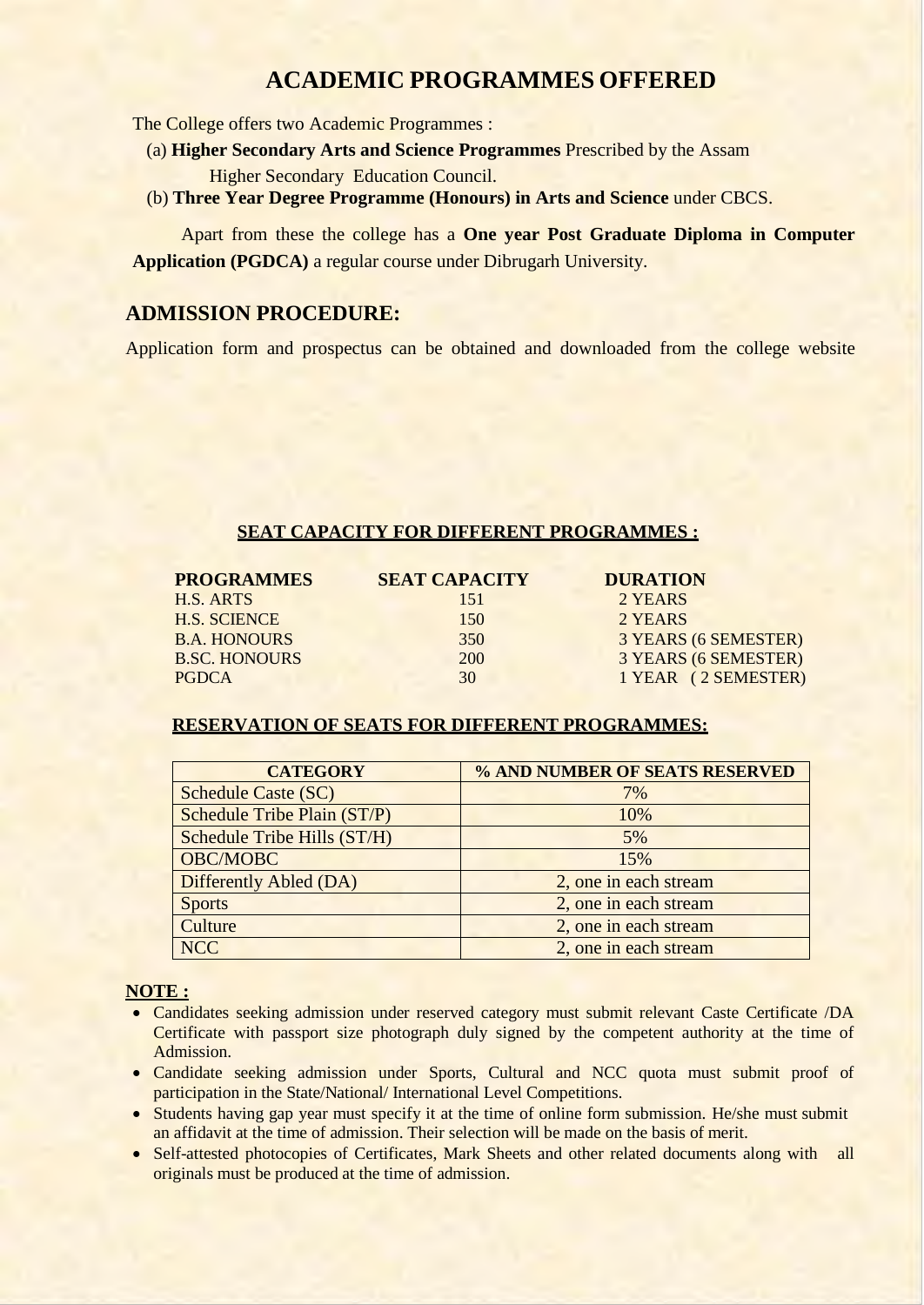#### **SUBJECT OFFERED:**

#### **(A) Higher Secondary Arts:**

#### **1. Compulsory Subjects:**

- (i) English
- (ii) MIL (Assamese) or Alternative English in lieu of MIL

(iii) Environmental Science (For First Year Only)

#### **2. Elective Subjects:**

- (i) Advance Assamese
- (ii) Economics
- (iii) Education
- (iv) Geography
- (v) History
- (vi) Political Science
- (vii) Mathematics

#### **(B) Higher Secondary Science :**

#### **1. Compulsory Subjects:**

(i) English

- (ii)MIL (Assamese) or Alternative English in lieu of MIL
- (iii) Environmental Science (For First Year Only)

#### **2. Elective Subjects:**

(i) Biology (ii) Chemistry (iii) Mathematics (iv) Physics

#### **COURSES OFFERED FOR B.A. (HONOURS) /B.Sc. (HONOURS) UNDER CBCS:**

The Choice Based Credit System is going to be implemented in the B.A./B.Sc. Programme of Dibrugarh University w.e.f. Academic Session 2019-2020 (Ref. No. DU/DR-A/6- 1/19-412, Dtd. 02.05.2020

#### **Definition:**

- **(i) Programme:** The whole learning experience or combination of courses in a particular field of study.
- **(ii) Course:** A programme is divided into a number of courses. The traditional concept "paper" is replaced by course.
- **(iii)** Credit: "Credit" defines the quantum of contents/ syllabus prescribed for a course and determines the number of hours of instruction required per week. Thus, normally in each of the course, credits will be assigned on the basis of the number of lectures/ tutorials/ laboratory work and other forms of learning required to complete the course contents in a 14-15 week schedule: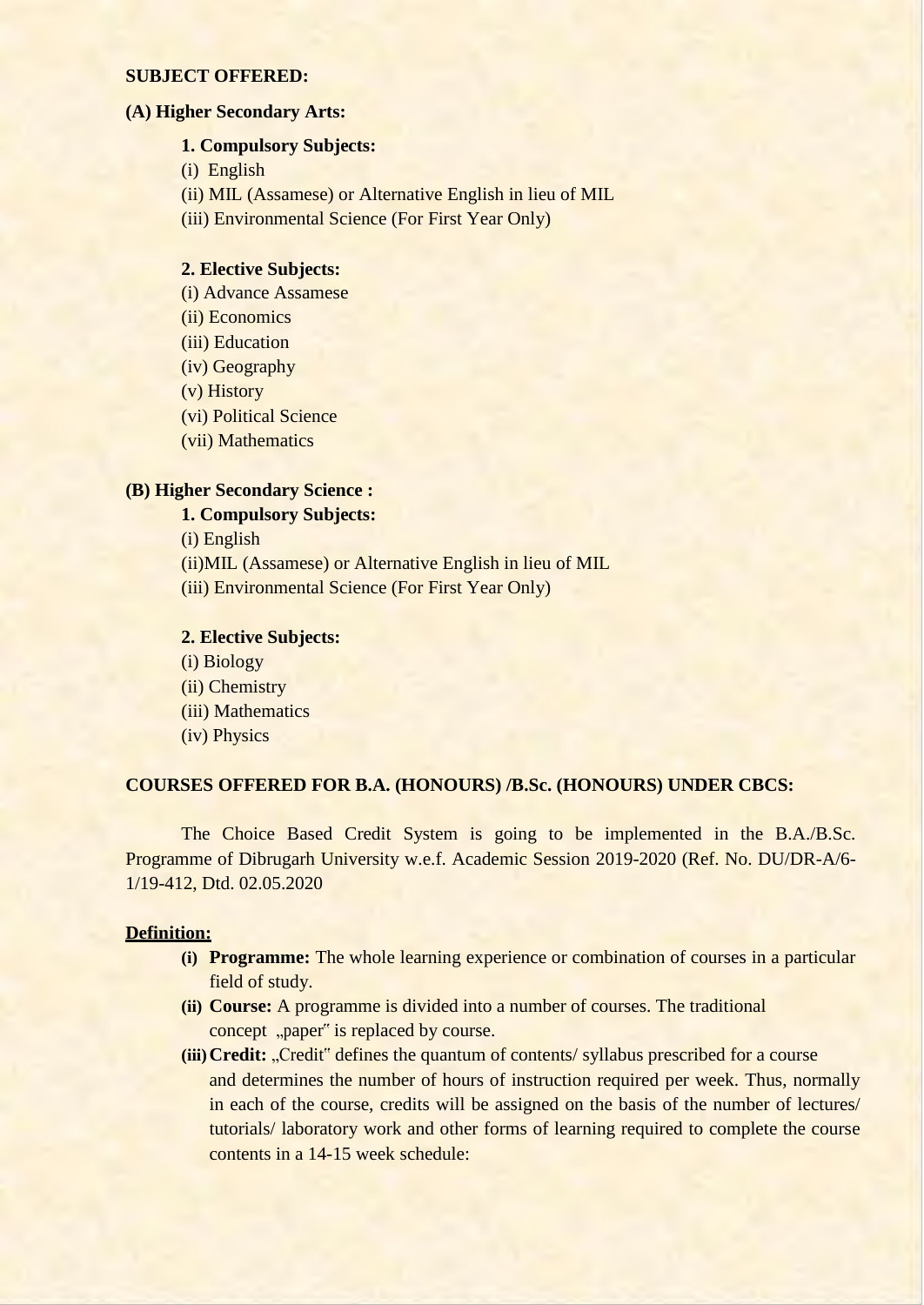- (a) 1 Lecture per week = 1 Hour duration per week = 1 credit
- (b) 1 Tutorial per week  $= 1$  Hour duration per week  $= 1$  credit
- (c) 1 Practical per week  $= 2$  Hour duration per week  $= 1$  credit

As per Dibrugarh University Regulations for the Under Graduate Programmes in the Choice Based Credit System (CBCS) 2018, the college offers B.A. (Honours) and B.Sc. (Honours) Courses under CBCS for the academic session 2019-2020. The minimum credit is 142 for each programme. The stream wise details of course structure along with other academic details are shown below-

#### **Course Structure for B.A. (Honours) Programme:**

In B.A. Programme with honours, a student will have to complete 14 (fourteen) core papers in a Particular discipline, 3(three) Ability Enhancement Compulsory Courses (AECC), 2 (two) Skill Enhancement Courses (SEC) and 4(four) papers each from Discipline Specific Elective (DSE) and Generic Elective (GE) respectively. The details of courses offered are as follows-

(A) **Core Courses:-** 1. Assamese

- 
- 2. Economics
- 3. Education
- 4. English
- 5. Geography
- 6. History
- 7. Political Science
- 8. Mathematics

#### (B) **Ability Enhancement Courses (AEC)**

Ability Enhancement courses shall be of two kinds:

- (i) Ability Enhancement Compulsory Course and
- (ii) Skill Enhancement Course.

#### **(i) Ability Enhancement Compulsory Courses (AECC)**

There will be three Ability Enhancement Compulsory Courses, of which two will be in  $1<sup>st</sup>$  Semester having 50 Marks in each course and one will be in the  $2<sup>nd</sup>$  Semester having 100 Marks.

The Ability Enhancement Courses are as follows-

- 1) AECC-1 : Communicative English (1<sup>st</sup> Sem)
- 2) AECC-2 : MIL/Alternative English (1<sup>st</sup>Sem)
- 3) AECC-3 : Environmental Science  $(2<sup>nd</sup>Sem)$

#### **(ii) Skill Enhancement Courses (SEC)**

As per Dibrugarh University CBCS Programme the students of B.A. honours shall have to study two Skill Enhancement Courses, one in each 3<sup>rd</sup> and 4<sup>th</sup> semester respectively. The students shall have the freedom to choose any two courses from the list of the departmental syllabus concerned as prescribed by the university.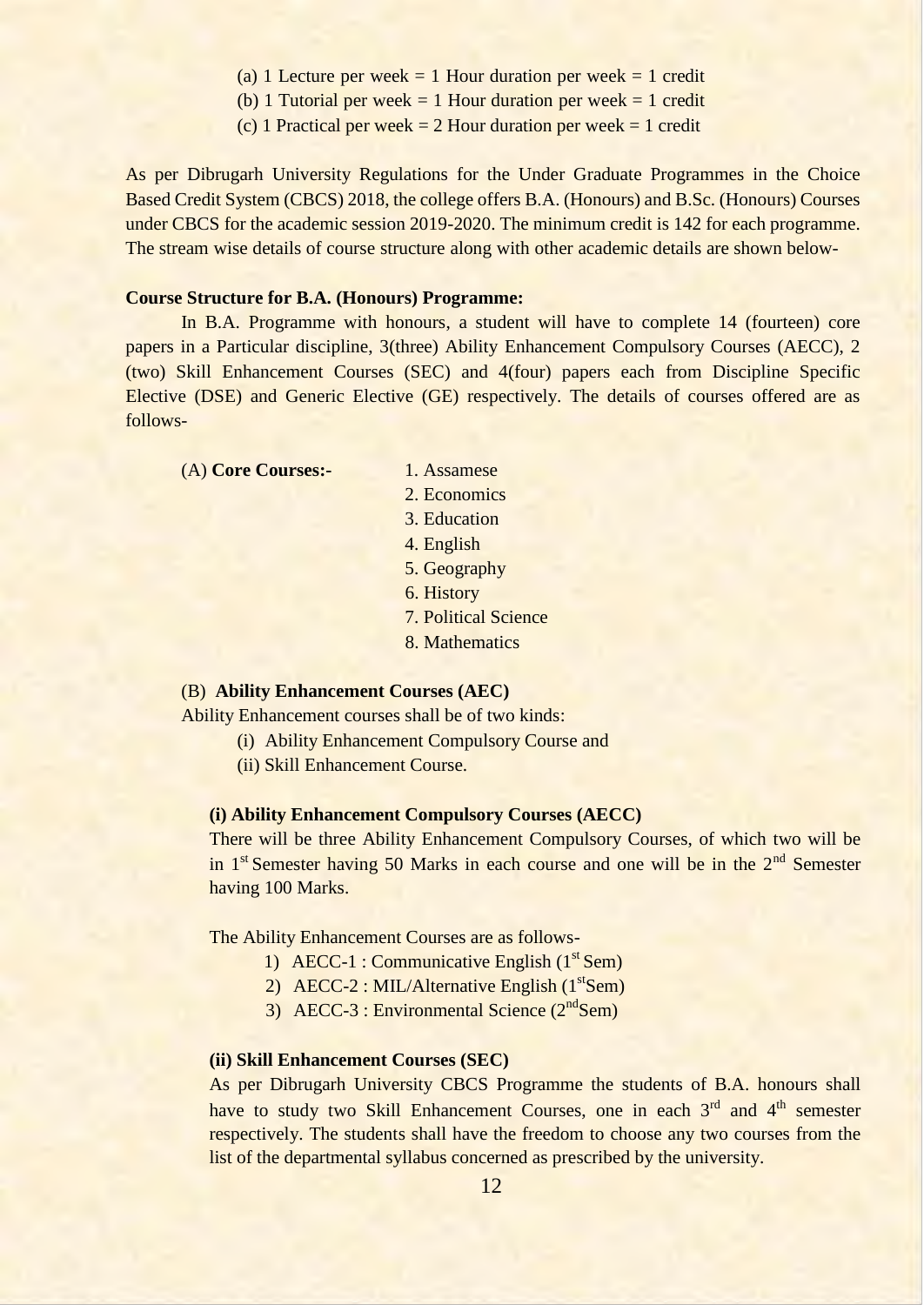#### (C) **Elective Courses:**

Elective courses are of two kinds:

- (i) Intra-departmental, i.e., Discipline Specific Elective (DSE)
- (ii) Inter-departmental, i.e, Generic Elective (GE)

#### (i) **Discipline Specific Elective (DSE) (**Intra-departmental)

A student shall have to select two DSE courses each in  $5<sup>th</sup>$  and  $6<sup>th</sup>$  Semester respectively as specified by the college or department concerned, from among the courses offered by the university.

#### (ii) **Generic Elective (GE) (**Inter-departmental)

A student shall have to select only one GE course for  $1<sup>st</sup>, 2<sup>nd</sup>, 3<sup>rd</sup>$  and  $4<sup>th</sup>$  Semester respectively from the following elective courses:

- 1. Elective Assamese
- 2. Economics
- 3. Education
- 4. English
- 5. Geography
- 6. History
- 7. Political Science
- 8. Mathematics

#### **SUBJECT WISE SEAT CAPACITY: B.A. HONOURS PROGRAMME:**

| <b>CORE SUBJECT</b>      | <b>NO. OF SEAT</b> | <b>GENERIC ELECTIVE</b><br>(NO. OF SEATS) |
|--------------------------|--------------------|-------------------------------------------|
| Assamese                 | 60                 |                                           |
| <b>Economics</b>         | 40                 | 30                                        |
| Education                | 60                 | 80                                        |
| English                  | 50                 | 20                                        |
| Geography                | 40                 | 30                                        |
| <b>History</b>           | 40                 | 30                                        |
| <b>Political Science</b> | 60                 | 80                                        |
| <b>Elective Assamese</b> |                    | 80                                        |

#### **B.Sc. (Honours Programme): Course Structure:**

In B.Sc. Programme with honours a student will have to complete 14(fourteen) core papers (honours) in a Particular discipline, 3(three) Ability Enhancement Compulsory Courses (AECC), 2 (two) Skill Enhancement Courses (SEC) and 4 (four) papers each from Discipline specific Elective (DSE) and Generic Elective (GE) respectively. The details of courses offered are as follows-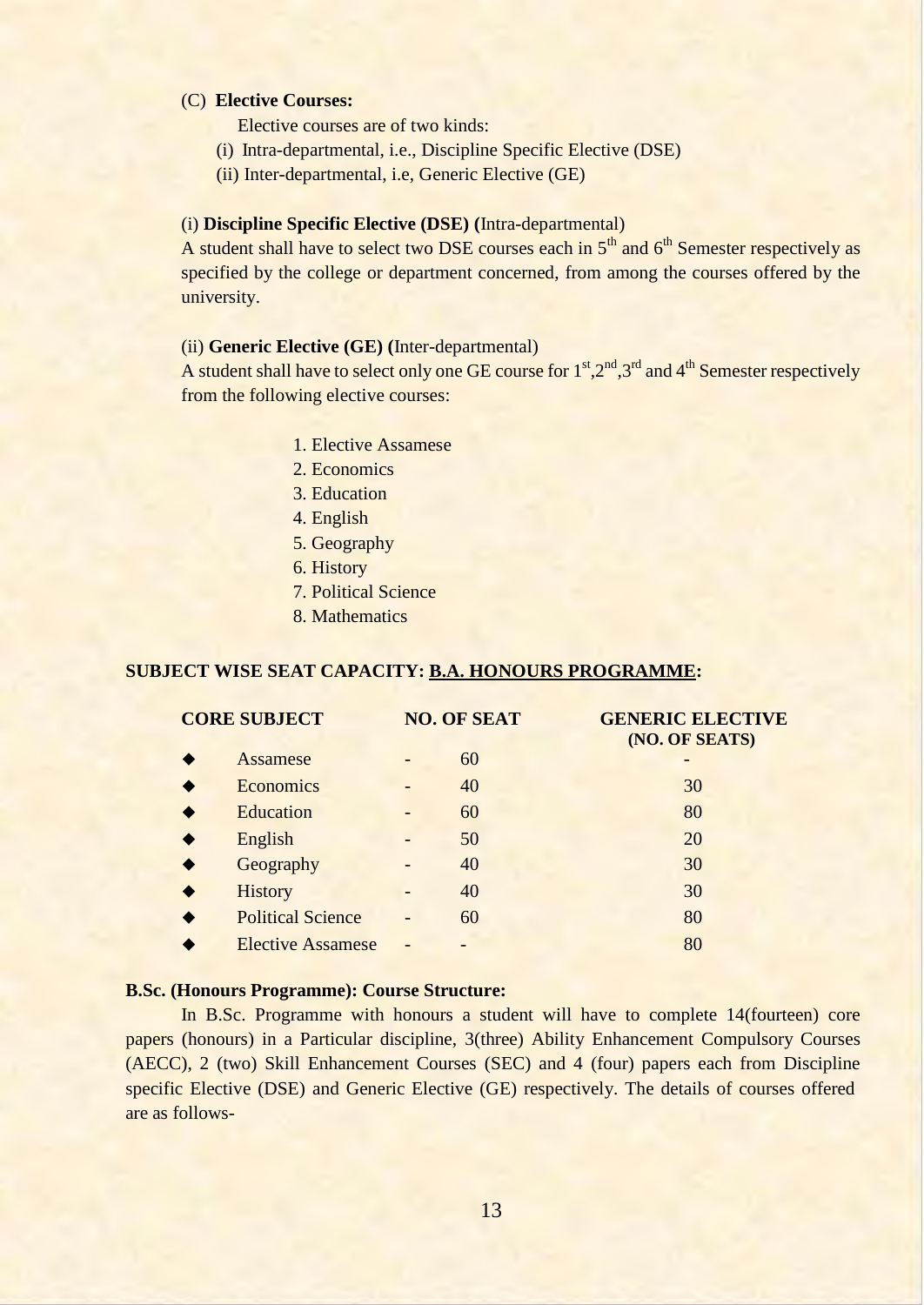- (A) **Core Courses:-** 1. Botany
	- 2. Chemistry
	- 3. Mathematics
	- 4. Physics
	- 5. Zoology

#### (B**) Ability Enhancement Courses (AEC)**

Ability Enhancement courses shall be of two kinds:

- (i) Ability Enhancement Compulsory Course and
- (ii) Skill Enhancement Course.

#### **(i) Ability Enhancement Compulsory Courses (AECC)**

There will be three Ability Enhancement Compulsory Courses, of which two will be in  $1<sup>st</sup>$  Semester having 50 Marks in each course and one will be in the  $2<sup>nd</sup>$  Semester having 100 Marks.

### **The Ability Enhancement Courses are as follows :-**

- 1) AECC-1 : Communicative English (1<sup>st</sup>Sem)
- 2) AECC-2 : MIL/Alternative English (1<sup>st</sup>Sem)
- 3) AECC-3 : Environmental Science  $(2<sup>nd</sup>Sem)$

#### **(ii) Skill Enhancement Courses (SEC)**

As per Dibrugarh University CBCS Programme the students of B.A. honours shall have to study two Skill Enhancement Courses, one in each 3<sup>rd</sup> and 4<sup>th</sup> semester respectively. The students shall have the freedom to choose any two courses from the list of the departmental syllabus concerned as prescribed by the university.

#### (C) **Elective Courses:**

Elective courses are of two kinds:

- (i) Intra-departmental, i.e., Discipline Specific Elective (DSE)
- (ii) Inter-departmental, i.e, Generic Elective (GE)

#### **(i) Discipline Specific Elective (DSE) (Intra-departmental)**

A student shall have to select two DSE courses each in  $5<sup>th</sup>$  and  $6<sup>th</sup>$  Semester respectively as specified by the college or department concerned, from among the courses offered by the university.

#### **(ii) Generic Elective (GE) (Inter-departmental)**

A student shall have to select only one GE course each in  $1<sup>st</sup>, 2<sup>nd</sup>, 3<sup>rd</sup>$  and  $4<sup>th</sup>$  Semester respectively from the following elective courses –

- 1. Botany
- 2. Chemistry
- 3. Mathematics
- 4. Physics
- 5. Zoology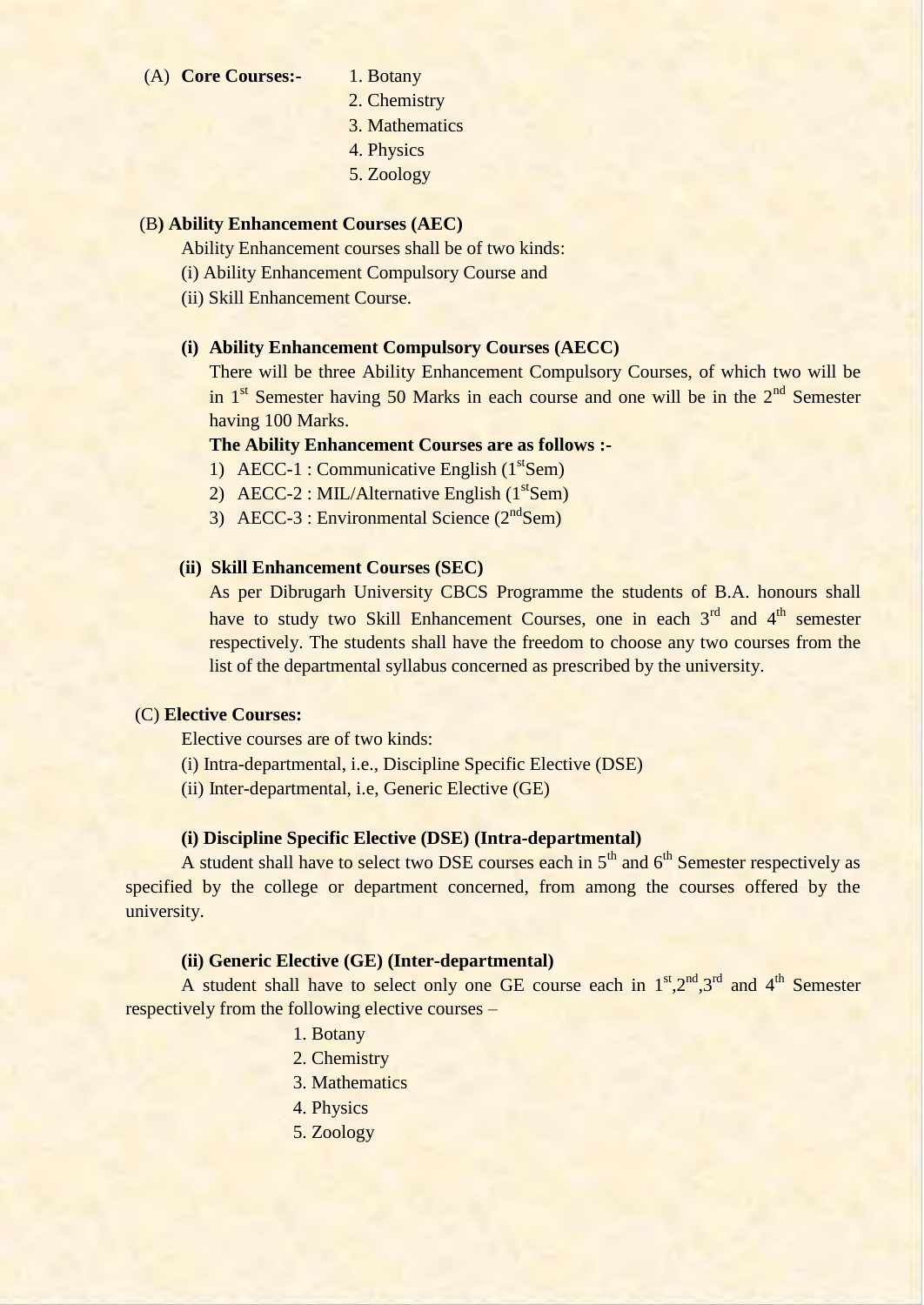## **SUBJECT WISE SEAT CAPACITY: B.SC. HONOURS PROGRAMME:**

| <b>CORE SUBJECT</b> |                    | <b>SEAT CAPACITY</b> | <b>GENERIC ELECTIVE</b>      |
|---------------------|--------------------|----------------------|------------------------------|
|                     | <b>Botany</b>      | 40                   | Chemistry/Zoology            |
|                     | Chemistry          | 40                   | <b>Physics/Mathematics</b>   |
|                     | <b>Mathematics</b> | 40                   | Physics/Chemistry            |
|                     | <b>Physics</b>     | 40                   | <b>Chemistry/Mathematics</b> |
|                     | Zoology            | 40                   | Botany/Chemistry             |

**Note: Change of courses shall not be permitted after sending the records of the students to the University for Registration.**

(A) **Details of course under BA(Honors)/ B.Sc.(Honors) with Practical under CBCS of Dibrugarh University:**

| <b>Course</b>                          | <b>Theory + Practical</b> | <b>Theory + Tutorial</b> |
|----------------------------------------|---------------------------|--------------------------|
| <b>I. Core Course (6 Credits)</b>      | $14 \times (4+2)=84$      | $14 \times (5+1)=84$     |
| (14 Courses) Core Course               |                           |                          |
| <b>Practical/Tutorial</b>              |                           |                          |
|                                        |                           |                          |
| <b>II. Elective Course (6 Credits)</b> |                           |                          |
| (8 Courses)                            |                           |                          |
| A. Discipline Specific                 | $4 \times (4 + 2) = 24$   | $4 \times (5 + 1) = 24$  |
| Elective/Intra-                        |                           |                          |
| disciplinary (4 Courses)               |                           |                          |
| <b>Practical/Tutorial</b>              |                           |                          |
| B. Generic Elective/Inter-             | $4 \times (4 + 2) = 24$   | $4 \times (5+1)=24$      |
| disciplinary (4 Courses)               |                           |                          |
| Practical/Tutorial                     |                           |                          |

#### (B) **Total Credit Structure :**

| <b>CORE</b>               | <b>DSE</b>               | GE                       | <b>AECC</b>              | <b>SEC</b>               | <b>TOTAL</b> |
|---------------------------|--------------------------|--------------------------|--------------------------|--------------------------|--------------|
| 14 Courses of<br>6 Credit | 4 Courses of<br>6 Credit | 4 Courses of<br>6 Credit | 3 Courses of<br>2 Credit | 2 Courses of<br>2 Credit | 27 Courses   |
| 84                        | 24                       | 24                       |                          |                          | 142          |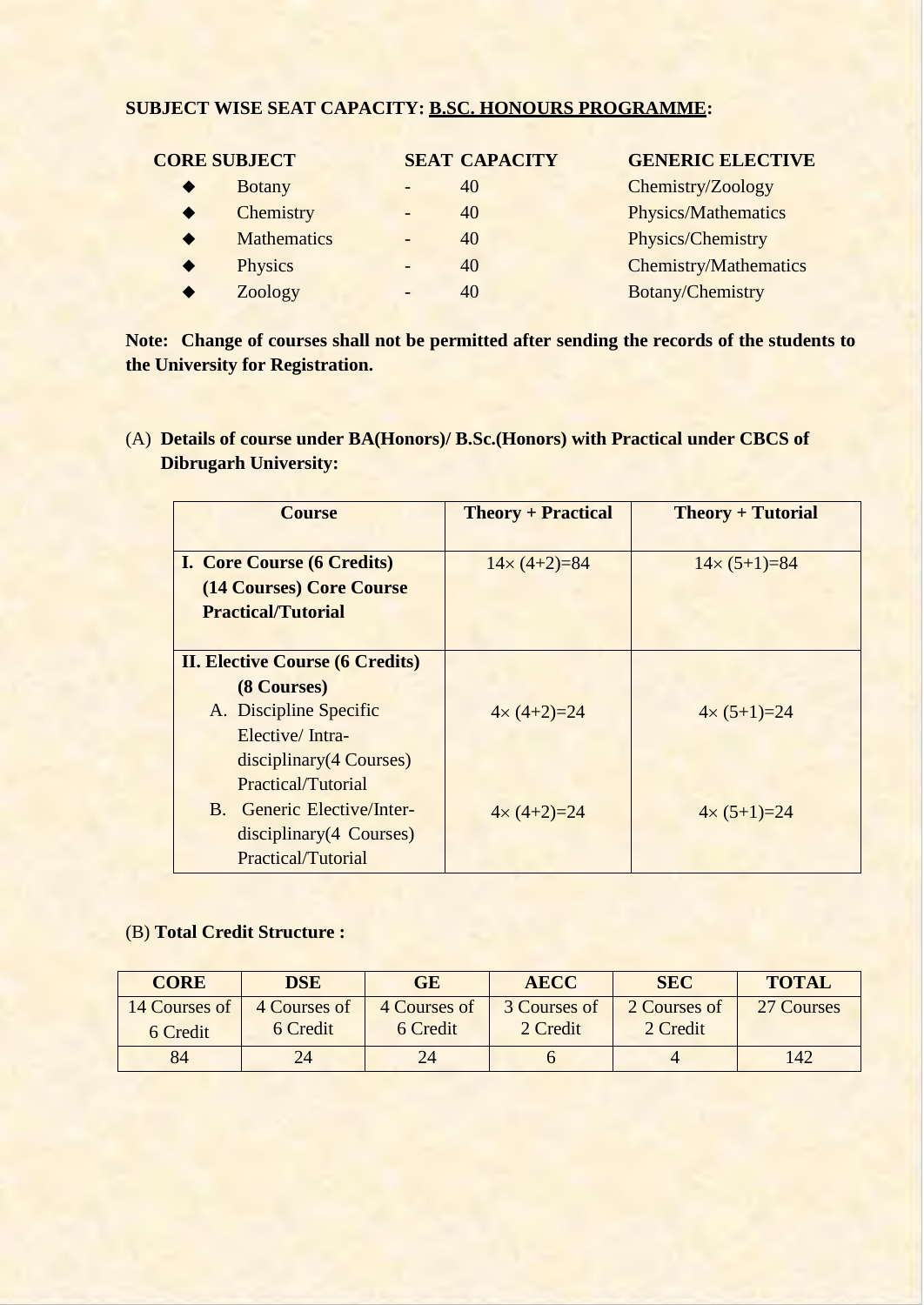# (C) **Semester wise course structure and credits for B.A. and B.Sc. honours programme.**

| <b>Semester</b>     | <b>Courses</b>                                                              | <b>Credits</b> | <b>Marks</b> |
|---------------------|-----------------------------------------------------------------------------|----------------|--------------|
|                     | Core Course-101<br>1.                                                       | 6              | 100          |
|                     | Core Course-102<br>2.                                                       | 6              | 100          |
|                     | 3. AECC-I (Compulsory)                                                      | $\overline{2}$ | 50           |
|                     | <b>Communicative English</b>                                                |                |              |
| <b>Semester-I</b>   | 4. AECC-2 (Compulsory)                                                      | $\overline{2}$ | 50           |
|                     | <b>MIL/Alternative English</b>                                              |                |              |
|                     | 5. GE-101 (Generic Elective Course)                                         | 6              | 100          |
|                     | 22                                                                          | 400            |              |
|                     | Core Course-201<br>$\mathbf{1}$ .                                           | 6              | 100          |
|                     | 2. Core Course-202                                                          | 6              | 100          |
| <b>Semester-II</b>  | 3. AECC-III (Compulsory)                                                    | $\overline{2}$ | 100          |
|                     | <b>Environmental Science</b>                                                |                |              |
|                     | 4. GE-201 (Generic Elective Course)                                         | 6              | 100          |
|                     | <b>Total= 4 Courses</b>                                                     | 20             | 400          |
|                     | Core Course-301<br>$\mathbf{1}$ .                                           | 6              | 100          |
|                     | <b>Core Course-302</b><br>2.                                                | 6              | 100          |
|                     | 3. Core Course-303                                                          | 6              | 100          |
| <b>Semester-III</b> | SEC-2.1 (Skill Enhancement<br>4.                                            | $\overline{2}$ | 100          |
|                     | Course)                                                                     |                |              |
|                     | 5. GE-401 (Generic Elective Course)                                         | 6              | 100          |
|                     | <b>Total= 5 Courses</b>                                                     | 26             | 500          |
|                     | Core Course-401<br>$\mathbf{1}$ .                                           | 6              | 100          |
|                     | <b>Core Course-402</b><br>2.                                                | 6              | 100          |
|                     | 3. Core Course-403                                                          | 6              | 100          |
| <b>Semester-IV</b>  | SEC-2.1 (Skill Enhancement<br>4.                                            | $\overline{2}$ | 100          |
|                     | Course)                                                                     |                |              |
|                     | 5. GE-401 (Generic Elective Course)                                         | 6              | 100          |
|                     | <b>Total= 5 Courses</b>                                                     | 26             | 500          |
| <b>Semester-V</b>   | Core Course-501<br>1.                                                       | 6              | 100          |
|                     | Core Course-502<br>2.                                                       | 6              | 100          |
|                     | <b>DSE-1</b> (Discipline Specific Elective)<br>3.                           | 6              | 100          |
|                     | <b>DSE-2</b> (Discipline Specific Elective)<br>4.<br><b>Total=4 Courses</b> | 6              | 100          |
|                     | 24                                                                          | 400            |              |
| <b>Semester-VI</b>  | Core Course-601<br>1.                                                       | 6              | 100          |
|                     | Core Course-602<br>2.                                                       | 6              | 100          |
|                     | <b>DSE-3</b> (Discipline Specific Elective)<br>3.                           | 6              | 100          |
|                     | <b>DSE-4 (Discipline Specific Elective)</b><br>4.                           | 6              | 100          |
|                     | <b>Total= 5 Courses</b>                                                     | 24             | 400          |
|                     | <b>All Total= 27 Courses</b>                                                | 142            | 2600         |
|                     |                                                                             |                |              |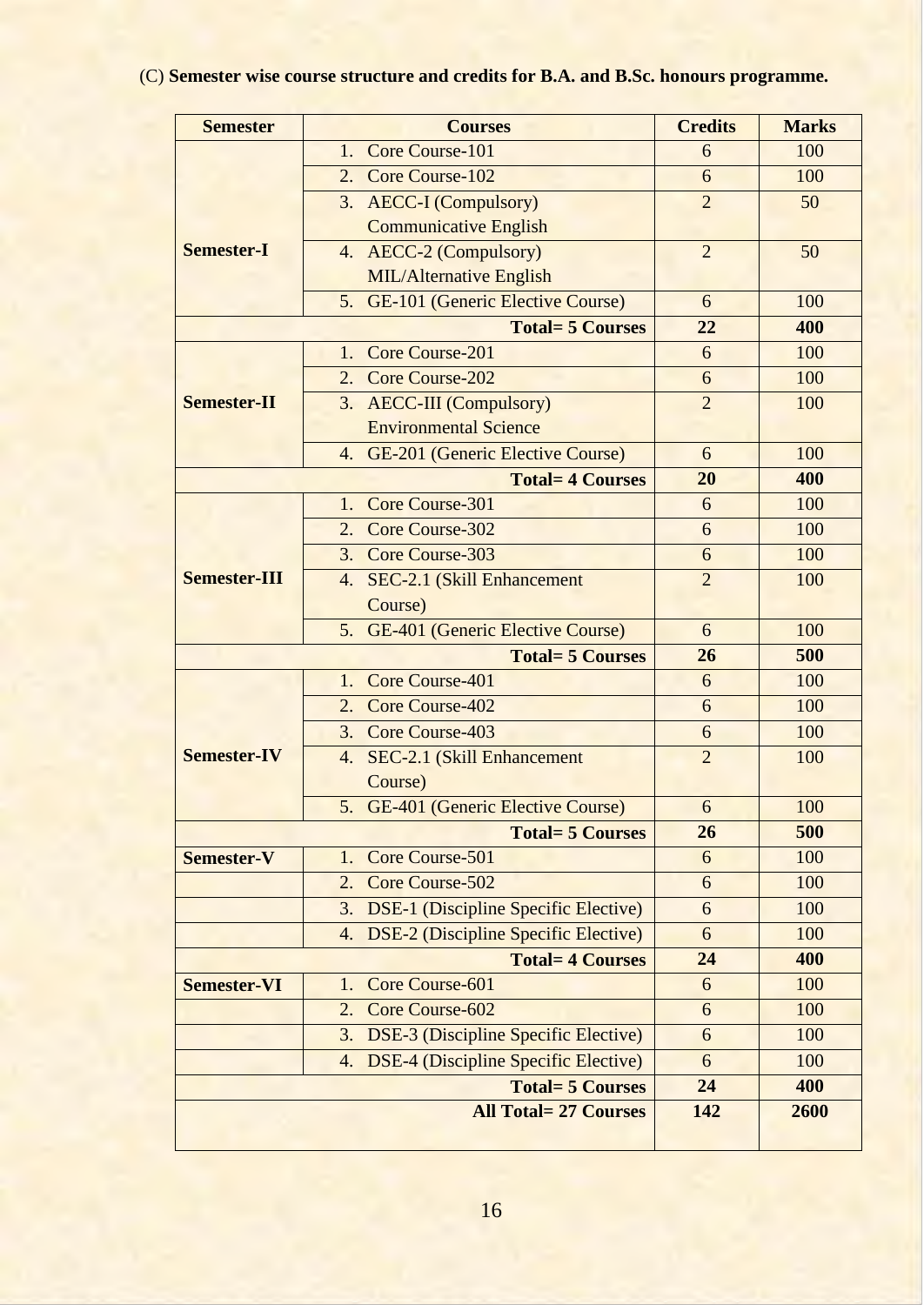#### **GRADING SYSTEM:**

The following scale of Grading system shall be applied to indicate the performances of students in terms of letter grade and grade points as given below as per Dibrugarh University Regulations:

|                   | <b>Letter Grade with meaning</b> | <b>Grade Points</b>               |  |
|-------------------|----------------------------------|-----------------------------------|--|
| $\bf{0}$          | Outstanding                      | 10 (Marks securing above 90%)     |  |
| Excellent<br>$A+$ |                                  | 9 (Marks securing 80%-90%)        |  |
| A                 | <b>Very Good</b>                 | 8 (Marks securing 70%-80%)        |  |
| $B+$              | Good                             | 7 (Marks securing $60\% - 70\%$ ) |  |
| B                 | <b>Above Average</b>             | $6$ (Marks securing 50%-60%)      |  |
| P                 | Pass                             | 5 (Marks securing $40\% - 50\%$ ) |  |
| F                 | Fail                             | 0 (Marks securing below 40%)      |  |
| <b>ABS</b>        | Absent/Incomplete                | $\theta$                          |  |

- (i) The letter grade  $B+$  and above shall be considered as "First Class" and letter grade  $B<sup>''</sup>$ shall be considered as second class.
- (ii) A student is considered to have completed a course successfully and earned the prescribed credits if he/she secures a letter grade other than F (Failed) or "Abs"(Absent/Incomplete)
- (iii) If a candidate secures "F" grade in a course, he/she shall have to reappear in the course in the next legitimate chance.
- $(iv)$ , Abs<sup>\*\*</sup> grade shall be given to a candidate if he/she has not fulfilled the following requirements.
	- a. If a candidate fails to appear in any Course(s) in an end Semester Examination.
	- b. If a candidate fails to submit the Project work/Assignment of an end Semester Examination.
	- c. If a candidate is certified as not eligible to appear in any course(s) in an end semester examination by the course teacher(s) due to insufficient attendance in lectures, tutorials, practical or field works.
- (v) The candidates not appearing in a semester examination shall be considered as an "Abs" candidate and that will be reflected in the Grade Sheet of the candidate. These candidate shall have to convert the "Abs" grade by appearing in the next examination on the course (provided he/she has legitimate chance to appear the course) concerned or by submitting project work/assignment Etc.
- (vi) Results of the candidates appeared in the Betterment or Backlog Examinations shall not be counted for the award of Prizes/Medals/ Rank or Distinction.

#### **ATTENDANCE:**

(1) A student who has less than 80% attendance in average shall not be permitted to sit for the End-semester Examination.

Provided that it shall be open to the University to grant exemption to a student who has attendance a minimum of 70% classes but failed to obtain the prescribed 80% attendance for valid reasons, on recommendation of the Head/Chairperson/Principals of the Department/Centre/College on payment of a prescribed fee(s).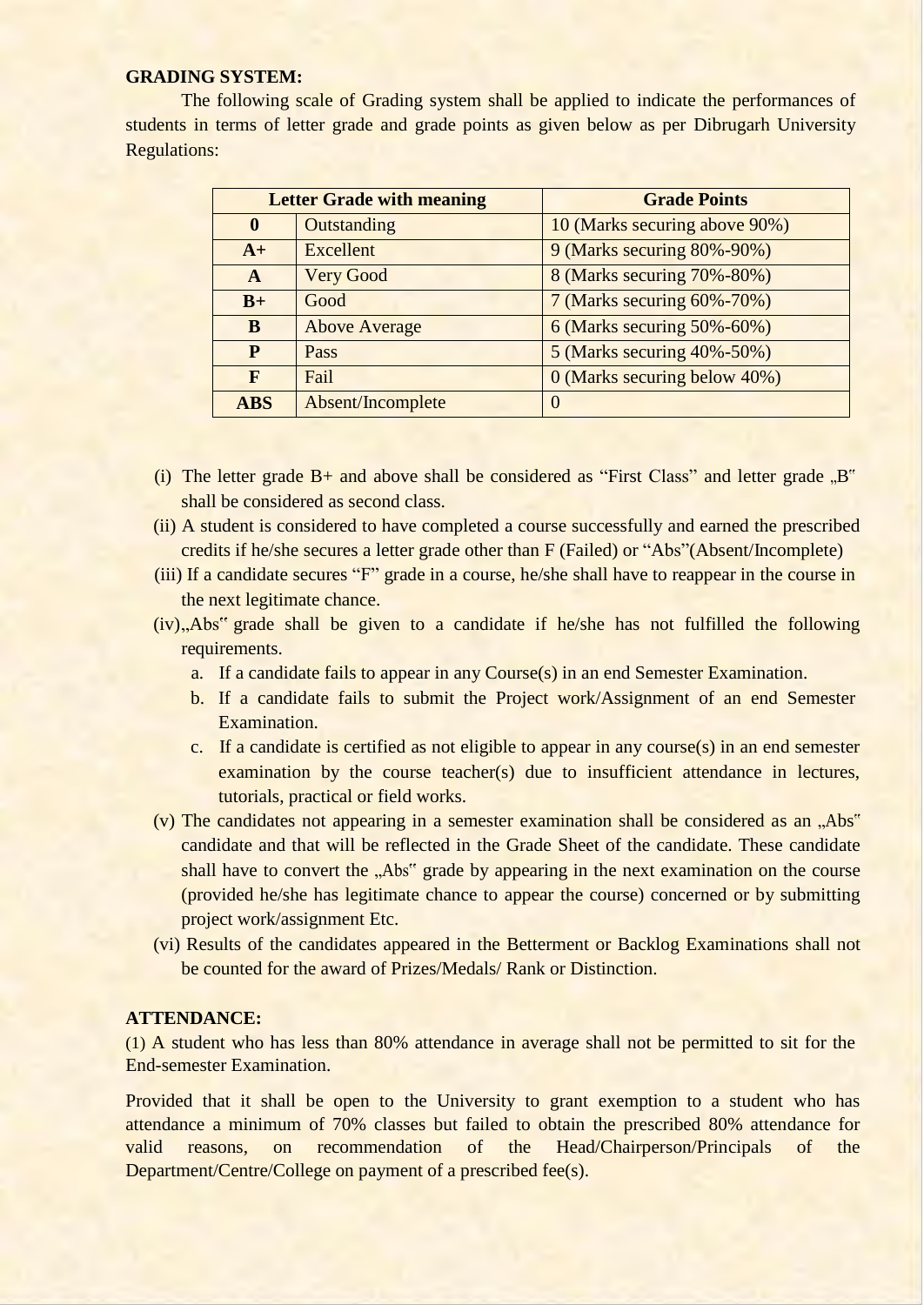The principals of the colleges shall announce the names of all students who shall not be eligible to take the End-semester examinations in the various courses and send a copy of the same to the Controller of Examinations. Such candidates shall have to repeat the concerned course (s) when it is offered next.

(2) A student declared as discollegiate shall not be allowed to proceed to the next higher Semester. He/she shall need to pursue the semester afresh in which he/she was declared as discollegiate along with the next fresh batch.

#### **EXAMINATION AND EVALUATION:**

#### **A. H.S. Arts & Science :**

There will be two examinations for Higher Secondary Arts & Science students.

- (i) First Year Final and
- (ii) Second Year Final Exam.
- ❖ It is mandatory to appear and pass the First Year final examination conducted by the Assam Higher Secondary Education Council.
- ❖ A student having less than 70% attendance shall not be permitted to appear in any of the final examination.

#### **B. Under Graduate Programme (CBCS):**

- ❖ There shall be 20% marks for internal assessment and 80% marks for End-semester examination in each course during every semester.
- ❖ In internal assessment, different tools such as objective tests, written tests, assignments, paper presentation, laboratory work, etc.

The students shall be informed in advance about the nature of assessment. Students shall be required to compulsorily attend internal assessment including appearing the Sessional Tests, failing which they will not be allowed to appear for the End-semester examination. A Student cannot repeat In-semester examinations. The department may arrange special in-semester examination whenever necessary.

The marks allotted for Internal Assessment (20%) in each course shall be based on the following:

- (i) Sessional Examination I (Written): 25% of the marks allotted for internal assessment.
- (ii) Sessional Examination II (Written): 25% of the marks allotted for internal assessment.
- (iii) Seminar/Group Discussion:25% of the marks allotted for internal assessment.
- (iv) Attendance: 25% of the marks allotted for internal assessment.
- ❖ Each sessional examination shall be conducted by the concerned teacher(s) of the course. The setting of question paper, invigilation duty, evaluation of answer scripts for each paper shall be done by the concerned teacher(s) as a part of his/her/their normal duty. The teacher concerned shall fix the date of the sessional examination of each course complying with the Academic Calendar of the University.
- ❖ There shall be no provision for "repeat"/ "betterment" in the sessional examination. If a student misses any sessional examination for unavoidable reasons, the concerned teacher may allow the student to appear in a separate examination at his/her own discretion.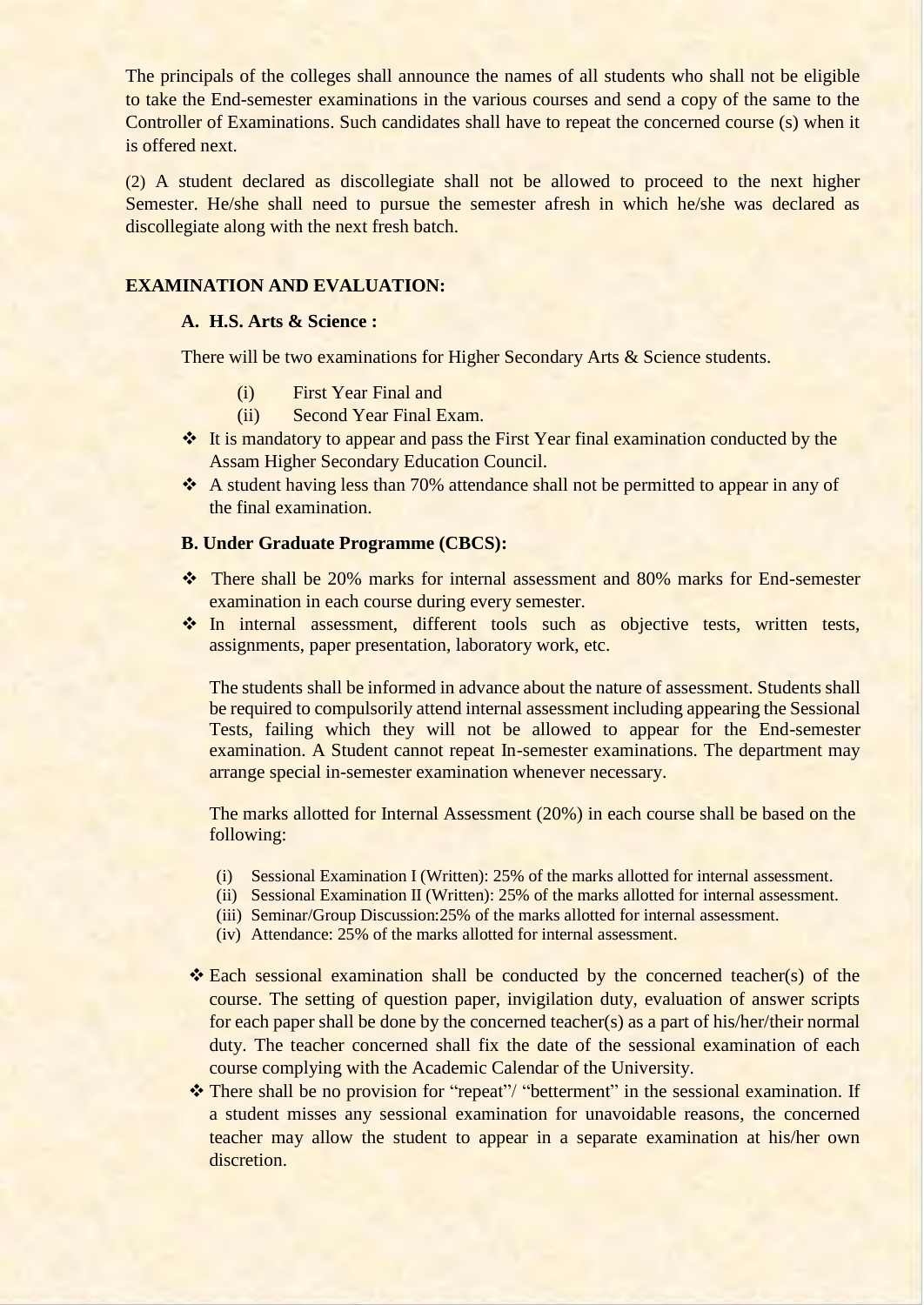- ❖ The marks of internal assessment secured by a candidate shall be carried over to next legitimate chances.
- ❖ If any student fails to appear in internal assessment, he/she shall not be eligible to appear in the end semester examinations of the course(s) concerned. The colleges/ institutes shall notify the same prior to filling up forms for examinations.

#### **END SEMESTER EXAMINTION:**

(a) There shall be one End semester examination carrying 80% Marks in each course of a Semester covering the entire syllabus prescribed for the Course.

The Controller of Examinations shall make necessary arrangements for notifying the dates of the End semester examinations and other procedures as per Dibrugarh University Rules (at least 20 days in advance) and the Academic Calendar notified by the University.

Normally, the End-semester examination for each course shall be of three hour duration.

(b) Setting of question papers, moderation of question papers, evaluation of answer scripts, scrutiny, tabulation of marks, etc. and announcement of results, shall be governed by the Dibrugarh University Examination Ordinance.

(c) The mode of the conduct of the end-semester examinations of the practical/dissertation courses shall be partially external as below:

- The end-semester examinations of all practical/ dissertation courses shall be conducted by a Board of Examiners consisting of the internal examiner (the concerned course teacher) and an external examiner appointed by the Controller of Examinations.
- End-Semester Practical Examinations shall normally be held before the theory examinations.

(d) The mode of end-semester examination and evaluation of the Course shall be specified in the detailed syllabus of the Course concerned.

#### (e) **Betterment Examination:**

A student shall be entitled to take the "betterment examinations" in any two theory courses of any of the six semesters after passing the Sixth Semester examination only once. In this case, the higher marks secured by the student shall be retained. The candidates shall have to apply for betterment examination within one year of passing the Sixth Semester examination.

#### **NOTE: No betterment shall be allowed in the practical examinations.**

#### **RESULTS AND PROGRSSION:**

(a) A candidate shall be declared as passed a course, provided he/ she secures-

- (i) At least 40% of marks in each Course in the End Semester Examinations.
- (ii) At least  $P''$  grade in the 10 point scale combining both the in-semester and End Semester Examination performance.
- (iii)There shall be no separate pass mark for Internal Assessment.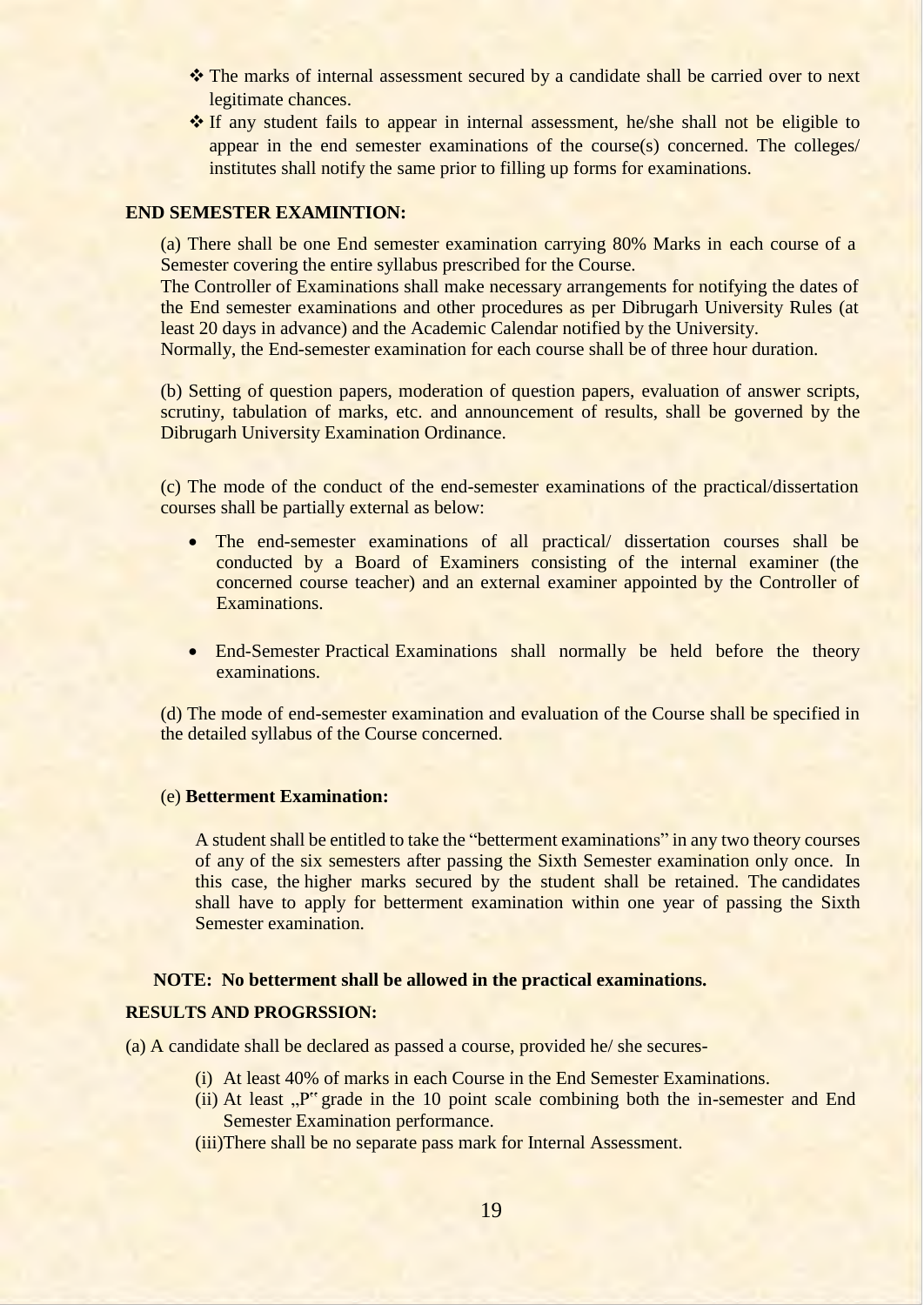(b) A candidate shall be declared as passed a semester/ programme, provided he/ she secures at least  $\mathbb{R}^n$  grade in the 10 point scale (given in clause) in all the Courses separately.

(c) The marks of In-semester examinations obtained by the candidate shall be carried over for declaring any result.

(d) A candidate who fails or does not appear in one or more courses of any end semester examinations up to Sixth Semester shall be provisionally promoted to the next higher semester with the failed course as carry over course(s). Such candidates will be eligible to appear in the carry over course in the next regular examinations of those courses.

(e) If a candidate clears the sixth semester examination before clearing all the courses of the previous semesters, the result of the sixth semester examination of that candidate shall be withheld and his/ her results shall be announced only after he/ she clears the courses of the previous semesters.

A student must clear all his/ her Semester Examinations within Six (6) years from the dates of admission to the First Semester of any Programme irrespective of the number of examinations appeared by the student, viz. First and Second Semester Examinations shall have to be cleared in six consecutive chances, Third and Fourth Semester Examinations shall have to be cleared in five consecutive chances and Fifth and Sixth Semester Examinations in four consecutive chances.

However, after the first chance of the Fifth and Sixth Semester Examinations, the candidate shall be considered as a non-regular candidate.

(f) Since the Semester system involves continuous assessment, there shall be no scope for a student to appear as a private candidate in any programme in this system.

(g) Candidate shall be declared to have passed the Bachelors Degree in the concerned discipline provided he/she has passed all the Semesters and in all the Courses separately.

(h) The Controller of Examinations shall declare the results of the DU-UG CBCS Examinations and issue Grade-sheets.

(i) The first rank holder of a programme shall be decided on the basis of the CGPA. However, the Overall Weighted Percentage of Marks (OWPM) of a candidate shall be considered in case of tie in CGPA.

#### **CREDIT TRANSFER:**

Inter- Institutional transfer of Credits may be considered by the Dibrugarh University on reciprocal basis or in compliance with the relevant Guidelines of the UGC.

### **Rules for Admission on Transfer from other University:**

- (a) The University shall allow admission on transfer of students from other Universities. However, such transfer shall be permissible provided that-
	- (i) Both the Universities conduct the same degree programmes under the CBCS.
	- (ii) The course structure along with the nomenclature of the courses are similar between the two Universities,

(iii)The combination of courses opted by the candidate are not changed.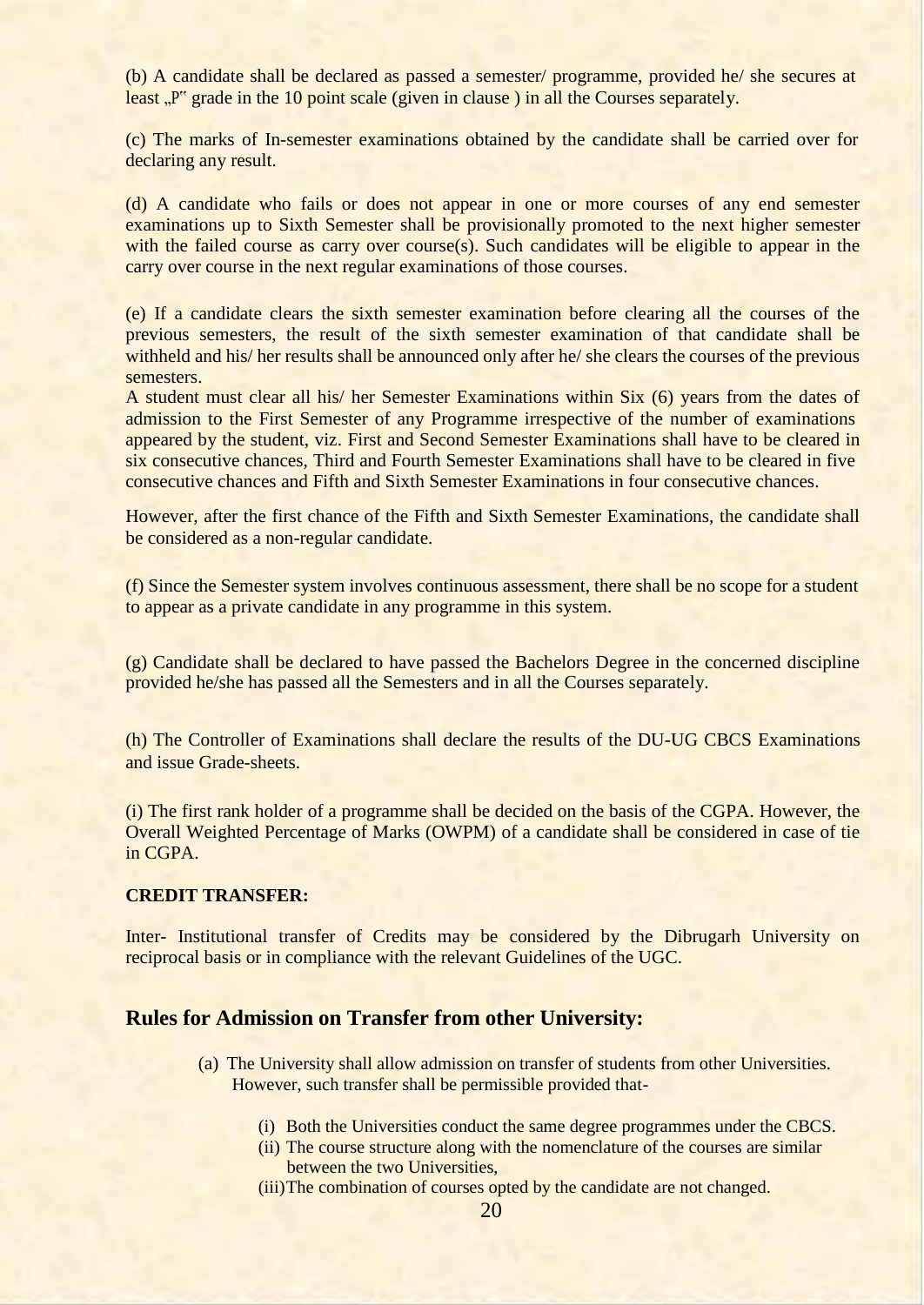(b) In fulfilment of the conditions as laid down in above clause, a candidate may be allowed to get admission on transfer from other Universities on production of transfer certificate, proof of classes attended, migration certificate, etc. not later than 1 (one) month from the commencement of the classes of the semester concerned. The records of class attendance, performance in internal assessment in his/her credit shall be carried over on admission and shall be computed for the purpose of examination. With such permission of transfer, the Credits earned by the student shall also be accepted by the University.

(c) A candidate shall have to apply for transfer in the prescribed format of the University.

### **REGISTRATION AND MIGRATION:**

Newly admitted students shall have to be registered under Assam Higher Secondary Education Council or Dibrugarh University as the case may be.

Students who have passed their qualifying Examinations from institutions outside the jurisdiction of Assam Higher Secondary Education Council or Dibrugarh University shall have to submit their migration certificates.

### **TRANSCRIPT:**

The University may issue consolidated Transcript on payment of a prescribed fee which shall contain Letter grades, grade points and SGPA and CGPA mentioning the Course Titles in details, medium of instruction and programme duration.

#### **CODE OF CONDUCT FOR THE STUDENT:**

#### ◆ **Uniform:**

A compulsory dress code for the students of the college follows:

*Boys:* White shirt and formal black pant

*Girls:* Mekhela-Chadar (white with green border and green blouse) or White Salwarkurta with green dupatta.

- Mobile Phone is strictly prohibited inside the class rooms.
- Students must carry their Identity Cards.

Ragging is strictly prohibited inside the college campus. The anti-ragging committee of the college takes adequate measures so that no incident of ragging takes place inside the campus.

(i) In case an applicant for admission is found to have indulged in ragging in the past or it is noticed later that he/she has indulged in ragging, admission may be refused or he/she shall be expelled from the college.

(ii) If any incident of ragging comes to the notice of the authority, the concerned Student (s) shall be given liberty to explain and if his/her explanation is not found satisfactory, the authority can expel him/her from the institution.

Tobacco and liquor are strictly prohibited inside the college campus.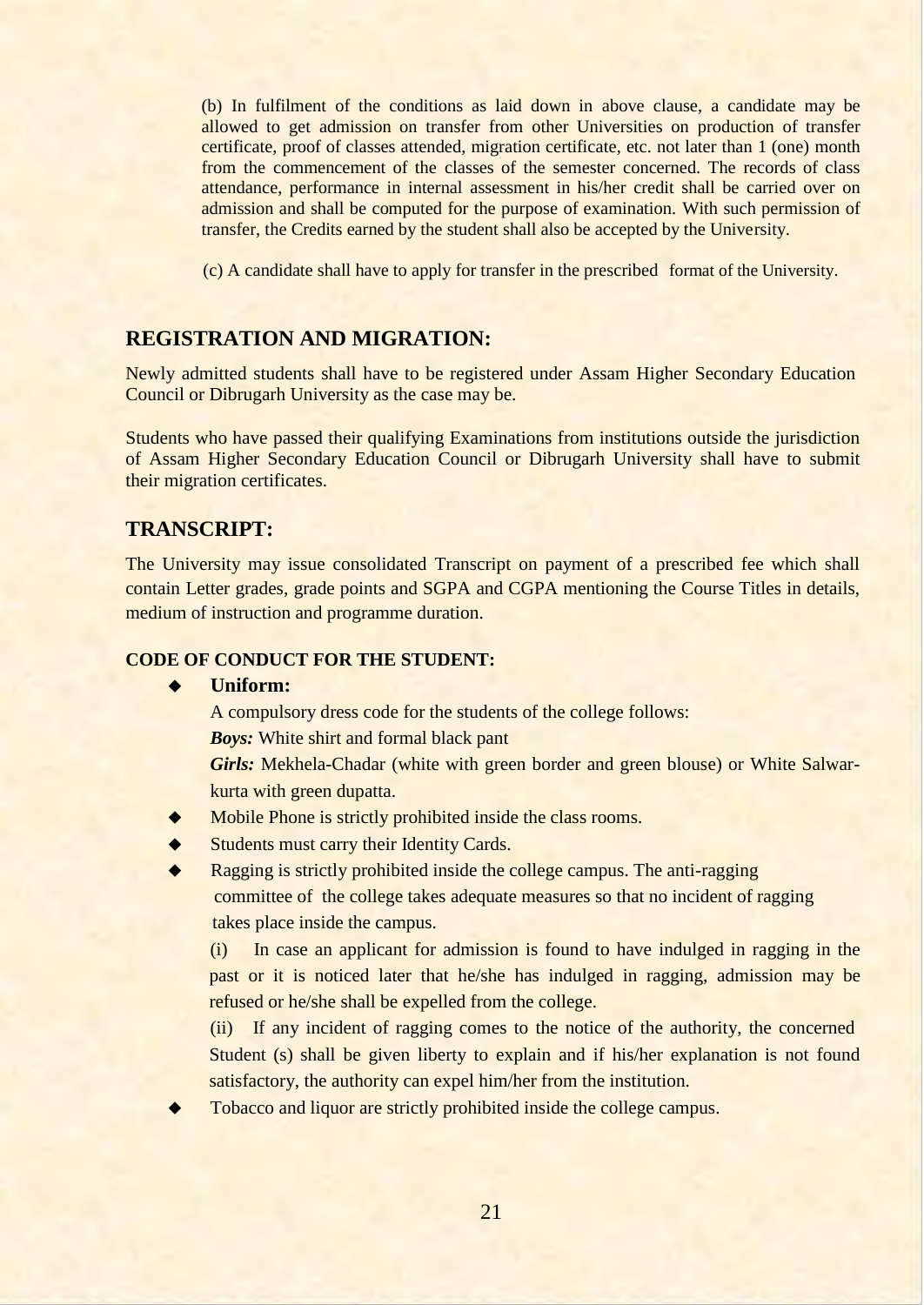#### **IDENTITY CARD:**

The Identity card is issued to all students after admitting into the institution. The student must bring identity card while coming to the College. In case of original Identity Card is lost, the same may be re-issued by the authority on payment of Rs.200 (Rupees Two hundred) only.

#### **UGC REGULATIONS ON CURBING THE MENACE OF RAGGING IN HIGHER EDUCATIONAL INSTITUTIONS 2009:**

In exercise of the powers confirmed by clause  $(g)$  of sub-section  $(I)$  of section 26 of the University Grants Commission Act, 1956, the UGC hereby makes the following Regulations:

- 1. Every public declaration of intent by any institution, in any electronic audio visual, print or any other media, for admission of students to any course of study shall expressly provide that ragging is totally prohibited in the institution and anyone found guilty of ragging and/or abetting ragging, whether actively or passively or being a part of a conspiracy to promote ragging, is liable to be punished in accordance with these regulations as well as under the provisions of any penal law for the time being in force.
- 2. The application form for admission, enrolment or registration shall contain an undertaking mandatorily in English or in one of the regional languages known to the applicant in Annexure -I to these Regulations to be filled up and signed by the applicant and the parents/guardian in Annexure-II.
- 3. The institution shall constitute an Anti-ragging committee to take appropriate decision in regards to punishment or otherwise, depending on the facts of its incident of ragging and nature and gravity of the incident of ragging established in the recommendation of the Anti-Ragging squad.
- 4. The Anti-Ragging Committee may impose the following punishments depending on the nature and gravity of the guilt established.
	- (i) Suspension from attending classes and academic privileges.
	- (ii) Withholding/Withdrawing scholarship and other benefits.
	- (iii) Debarring from appearing in any Examinations.
	- (iv) Withholding results.
	- (v) Debarring from representing the institution in any regional, national or international meet, tournament, Youth festival etc.
	- (vi) Suspension/expulsion from the hostel.
	- (vii) Cancellation of admission.
	- (viii) Rustication from the institution.
	- (ix) Expulsion from the institution and consequent debarring from admission to any other institution for a specified period.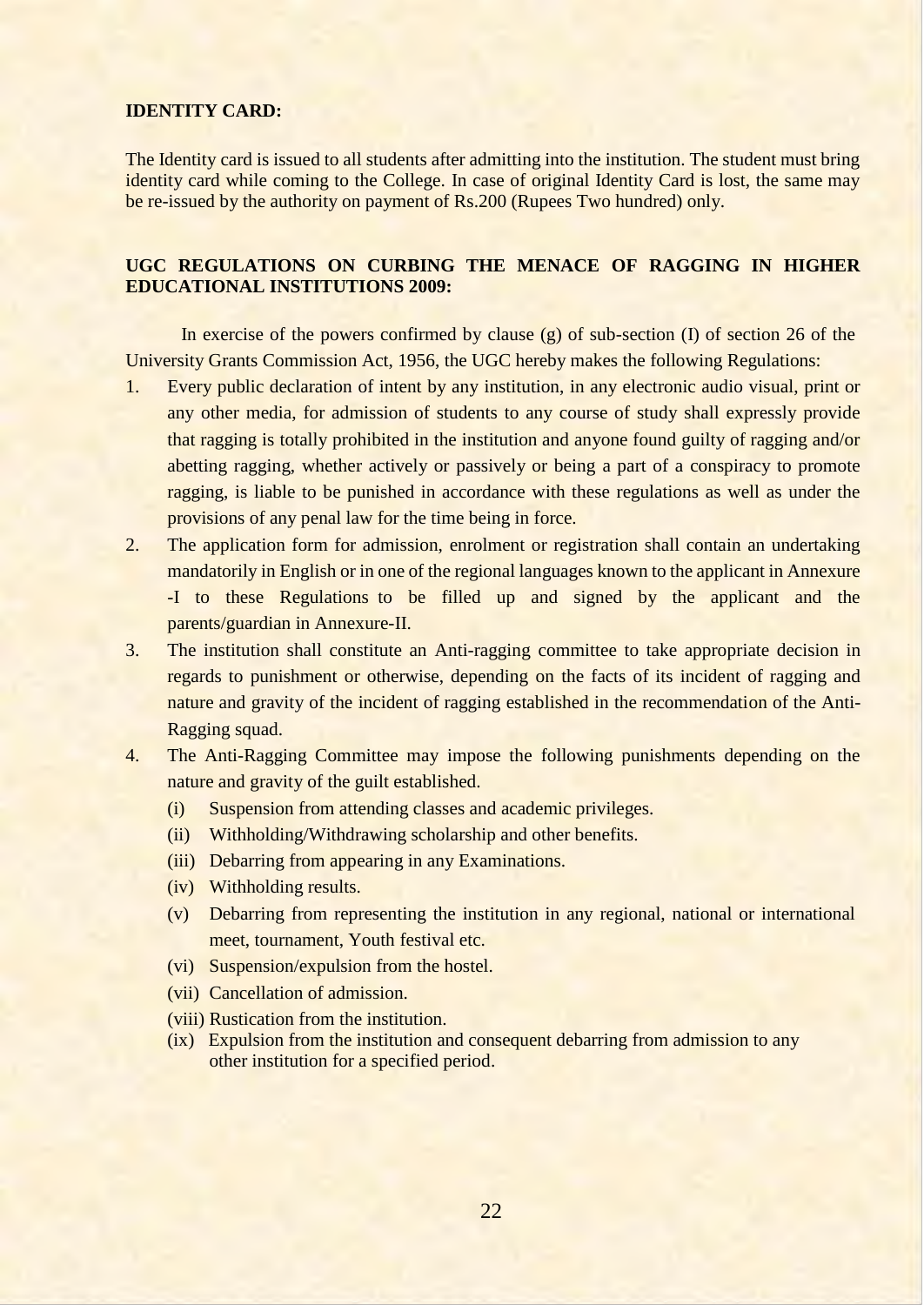### **GENERAL RULES:**

- 1. The academic courses offered in N.N. Saikia College are full time courses. So, no students can take any other full time course concurrently.
- 2. Students should keep their bicycle/motor cycle etc. in the proper allotted permanent shed of the college.
- 3. No society can be formed in the college campus without any permission from the Authority. Without prior permission of the authority no person can be invited to a meeting in the college.
- 4. The college campus has been declared as tobacco free zone.
- 5. All students will be required to attend the classes and other activities in college uniform.
- 6. A student who fails to attend at least 70% of classes taught in a semester will be declared as dis-collegiate and will be debarred from appearing in the examination. Students having attendance within the range 70% to 80% will be treated as non-collegiate and are allowed to appear in the examination only on payment of Rs.700/- as fine.
- 7. Leave for participation in N.C.C. Camps, Debates, Quiz, Sports, and Cultural Programmes etc. are restricted as per college guidelines. The Principal must be given prior information in this regard.
- 8. Students applying for medical leave will have to submit a medical certificate issued by a Govt. Doctor along with the application within a week of joining the classes.

#### **FACULTY PROFILE :**

#### **FACULTY OF SCIENCES**

#### *Department of Botany :*

| <b>Name</b>                        | <b>Designation</b>                         |
|------------------------------------|--------------------------------------------|
| 1. Dr. Malakshmi Dutta             | Associate Professor & HOD & Vice-Principal |
| 2. Dr. Nazim Forid Islam           | <b>Assistant Professor</b>                 |
| 3. Dr. Pranaba Nanda Bhattacharyya | <b>Assistant Professor</b>                 |
| 4. Vacant                          | <b>Assistant Professor</b>                 |
|                                    |                                            |

#### **Non teaching staff**

- 1. Mr. Babul Ch. Das Laboratory Bearer
- 

**Name** Designation 2. Vacant Laboratory Bearer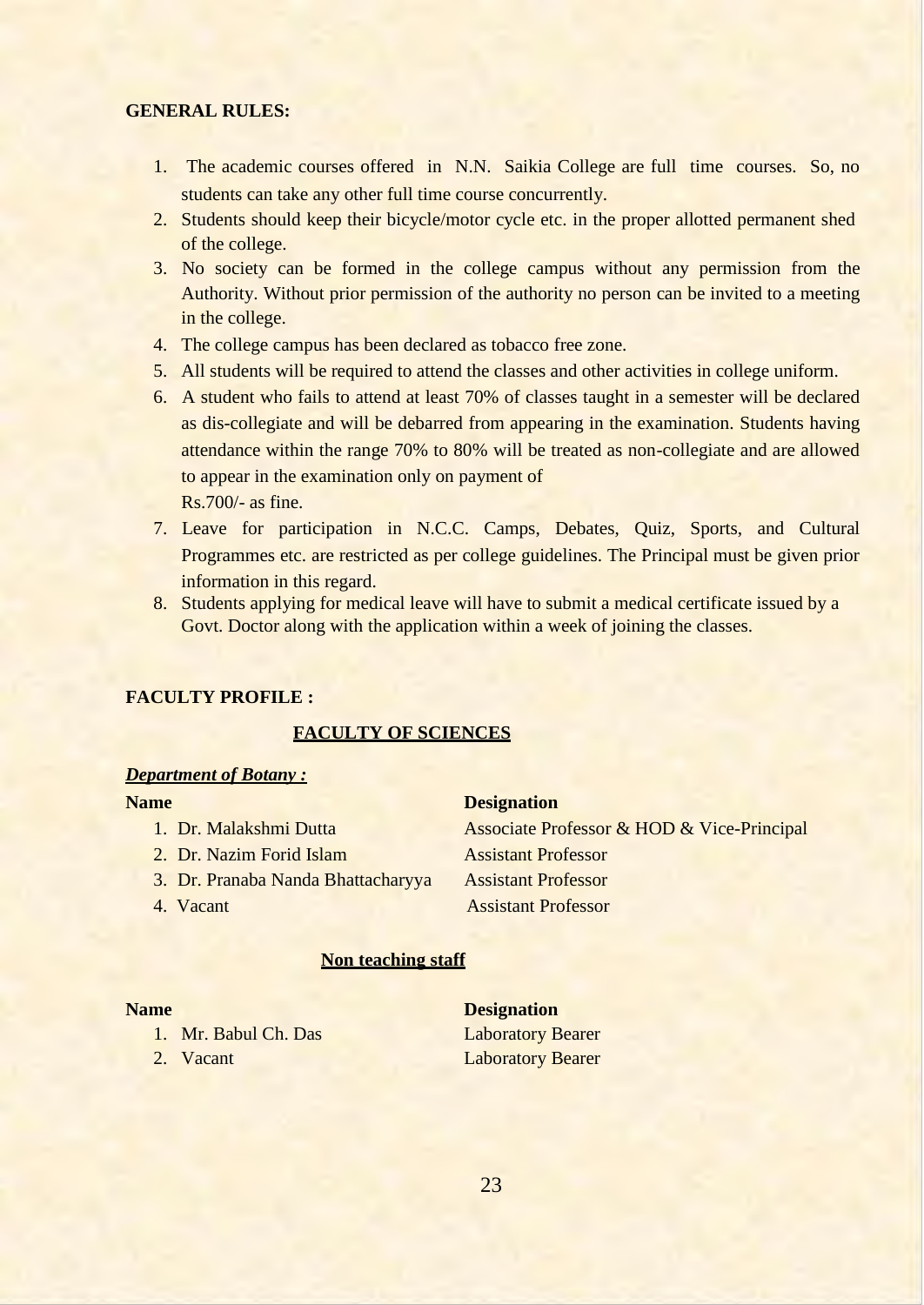### *Department of Chemistry:*

- 
- 2. Mr. Dhrubajit Borah Assistant Professor

3. Dr. Jayanta Madhab Borah Assistant Professor

- 4. Dr. Bhaskar Jyoti Saikia Assistant Professor
- 

#### **Name** Designation

1. Dr. Partha Pratim Saikia Assistant Professor & HOD 5. Vacant Assistant Professor

### **Non teaching staff**

| <b>Name</b> | <b>Designation</b>       |  |
|-------------|--------------------------|--|
| 1. Vacant   | <b>Laboratory Bearer</b> |  |
| 2. Vacant   | <b>Laboratory Bearer</b> |  |

#### *Department of Mathematics:*

- 
- 2. Mr. Udoy Narayan Gogoi Assistant Professor
- 
- 

#### **Name** Designation

1. Dr. Dusmanta Kumar Sut Assistant Professor & HOD 3. Dr. Pallabi Saikia Assistant Professor 4. Vacant **Assistant Professor** 

#### *Department of Physics :*

- 
- 2. Mr. Swagatam Deva Nath Assistant Professor
- 
- 

#### **Name** Designation

1. Dr. Rajanish Saikia Associate Professor & HOD & Academic V.P. of Science Stream 3. Dr. Prathana Borah Assistant Professor 4. Vacant Assistant Professor

#### **Non teaching staff**

- 
- 

**Name** Designation 1. Vacant Laboratory Bearer 2. Vacant Laboratory Bearer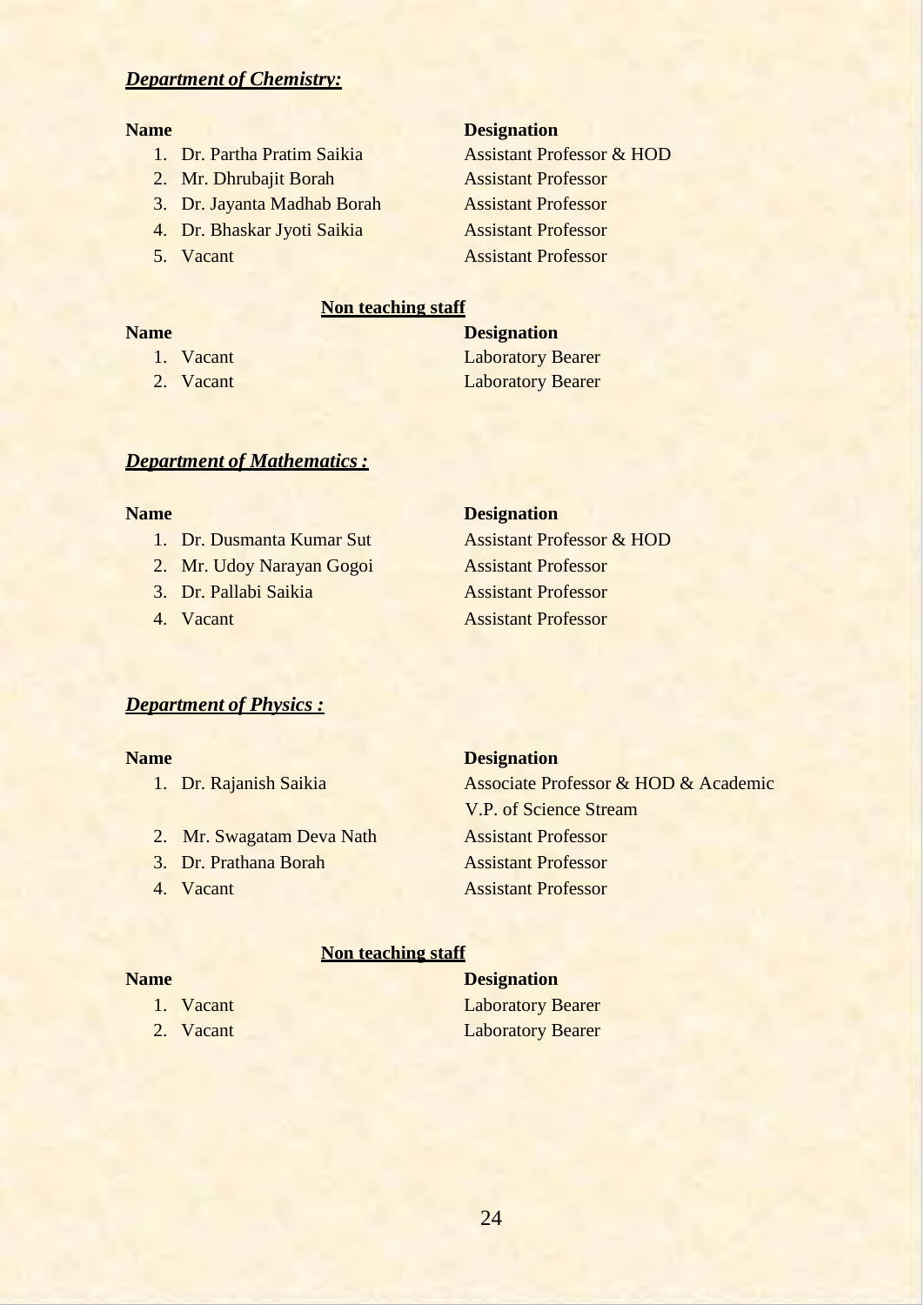### *Department of Zoology :*

- 
- 2. Mrs. Mitali Chetia **Assistant Professo**
- 3. Dr. Jafrin Farha Hussain Assistant Professor
- 
- 

#### **Name** Designation

1. Dr. Manashi Bortamuly Assistant Professor & HOD

4. Vacant Assistant Professor 5. Vacant Assistant Professor

#### **Non teaching staff**

- 
- 

### **Name Designation** 1. Vacant Laboratory Bearer 2. Vacant Laboratory Bearer

#### **FACULTY OF ARTS**

#### *Department of Assamese :*

- 2. Dr. Mrinali Kagyung Assistant Professor
- 3. Dr. Bornali Saikia Assistant Professor
- 4. Dr. Devaprotim Hazarika Assistant Professor
- 5. Dr. Gautam Borah Assistant Professor
- 6. Mrs. Kukila Shyam Assistant Professor

#### **Name** Designation

1. Dr. Snigdha Rani Rabha Assistant Professor & HOD

#### *Department of Economics :*

- 
- 
- 3. Dr. Udeshna Buragohain **Assistant Professor**
- 

#### *Department of Education :*

- 
- 
- 3. Mrs. Himakshi Borah Assistant Professor

### **Name Designation**

1. Dr. Konnaki Konwar Assistant Professor & HOD 2. Dr. Dipali Baishya Assistant Professor 4. Vacant Assistant Professor

#### **Name Designation**

1. Dr. Bisakha Devi Das Associate Professor & HOD 2. Mrs. Monikha Saikia Assistant Professor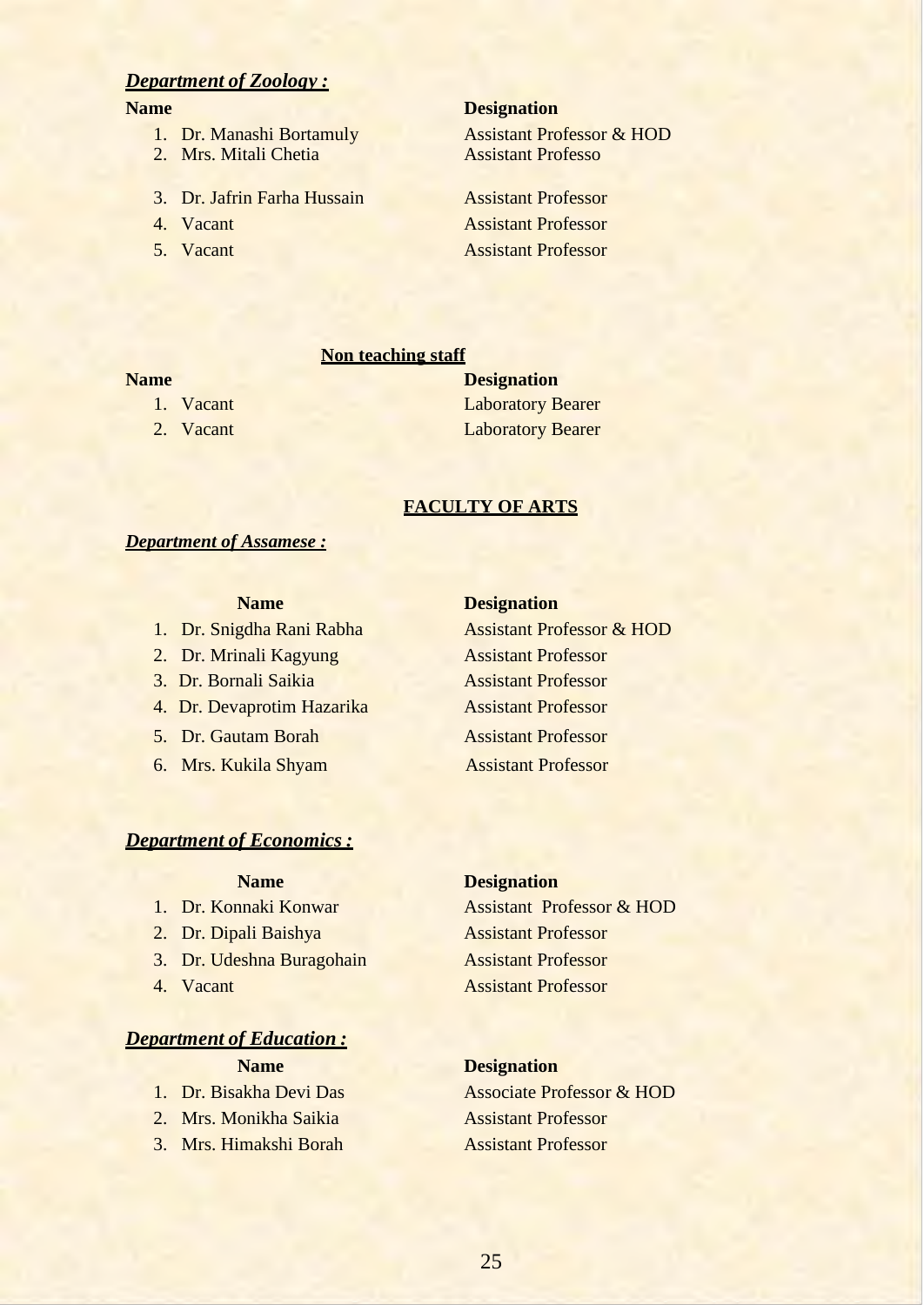#### *Department of English :*

- 
- 
- 
- 
- 

#### *Department of Geography :*

- 
- 
- 3. Dr. Navamallika Sharma Assistant Professor
- 
- 

#### **Non teaching staff**

#### **Name Designation**

1. Ms. Dittymoni Bora Asst. Prof & Academic V.P. of Arts 2. Mr. Shahil Hussain Assistant Professor & HOD 3. Dr. Gitanjali Gogoi Assistant Professor 4. Mr. Kaushik Dutta **Assistant Professor** 5. Mr. Kanseng Shyam Assistant Professor

#### **Name Designation**

1. Dr. Jonali Saikia Borkakoty Associate Professor & HOD 2. Mrs. Sangeeta Saikia Associate Professor 4. Miss Rima Devi Assistant Professor 5. Vacant Assistant Professor

**Name** Designation 1. Vacant Laboratory Bearer

#### *Department of History :*

- 
- 2. Dr. Rabindra Bordoloi Assistant Professor
- 3. Mr. Raiib Das
- 4. Vacant

#### **Name Designation**

1. Dr. Nirmal Jyoti Konwar Assistant Professor & HOD **Assistant Professor Assistant Professor** 

#### *Department of Political Sciences :*

- 
- 2. Mr. Hemendra Thengal Assistant Professor
- 
- 

#### **Name Designation**

1. Mr. Joy Prakash Oza Associate Professor & HOD 3. Mrs. Kakoli Das Assistant Professor 4. Vacant **Assistant Professor**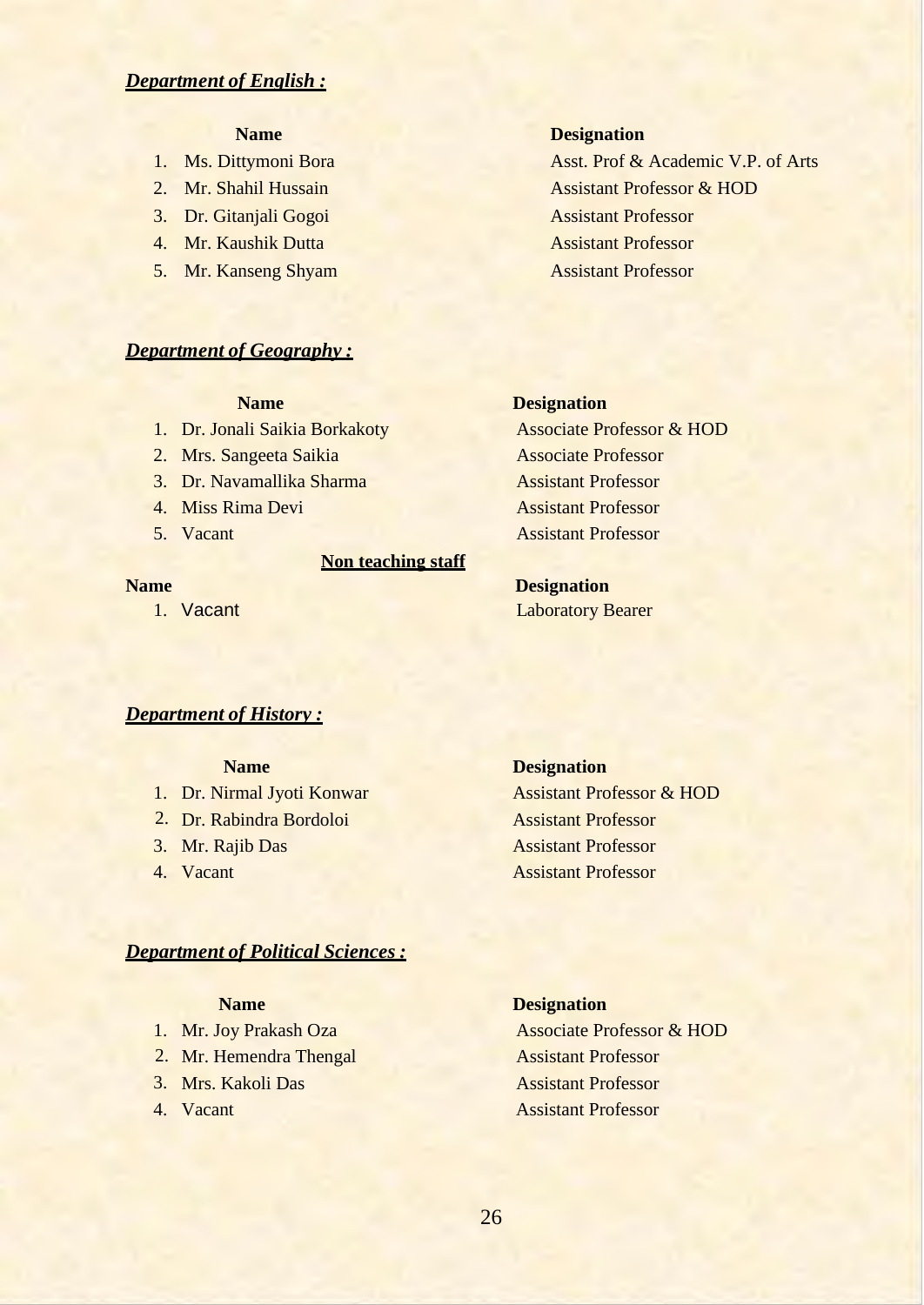#### *Computer Centre :*

- 
- 

### **Name Designation**

1. Mr. Nillottom Poddar **Assistant Professor (Part time faculty)** 2. Mr. Pranjal Bora Assistant Professor (Part time faculty)

**Mobile No.**

#### **NON-TEACHING STAFF:**

- 1. Librarian (Vacant)
- 2. Head Assistant (Vacant)
- 3. Mr. Pranjal Chetia, Senior Assistant
- 4. Vacant, Senior Assistant
- 5. Mr. Khogeswar Das, Junior Assistant
- 6. Mr. Nipon Kumar Gogoi, Junior Assistant-cum-Accountant
- 7. Mr. Ashok Das, Junior Assistant
- 8. Mr. Parama Nanda Mahanta, Library Assistant
- 9. Laboratory Assistant (Vacant)
- 10. Junior Assistant (Vacant)
- 11. Mr. Dharmeswar Kachari, Grade IV Staff
- 12. Mr. Raju Taifa, Grade IV Staff
- 13. Mr. Loken Das, Library Bearer
- 14. Grade IV Staff- (Vacant)
- 15. Grade IV Staff- (Vacant)

## **Anti Ragging Squad:**

| <b>Chairperson</b> |                | Dr. Litool Baruah, Principal | 9435490134 |
|--------------------|----------------|------------------------------|------------|
| <b>Convener</b>    | $\ddot{\cdot}$ | Mr. Joy Prakash Oza          | 8638993271 |
| <b>Members</b>     | $\ddot{\cdot}$ | Dr. Jonali Saikia Borkakoty  | 9435489751 |
|                    |                | Mr. Hemendra Thengal         | 9435229646 |
|                    |                | Mrs. Bornali Saikia          | 9435419346 |
|                    |                | Dr. Rajanish Saikia          | 9854684453 |
|                    |                | Mrs. Monikha Saikia          | 9435897382 |
|                    |                | Dr. Nazim Forid Islam        | 9854051249 |
|                    |                | Dr. Dusmanta Kr. Sut         | 9435576459 |
|                    |                | Dr. Kannaki Konwar           | 9435968868 |
|                    |                | Mr. Swagatam Dev Nath        | 8486581674 |
|                    |                | Dr. Jayanta Madhab Borah     | 9435771540 |
|                    |                | Mrs. SangeetaSaikia          | 9954405186 |